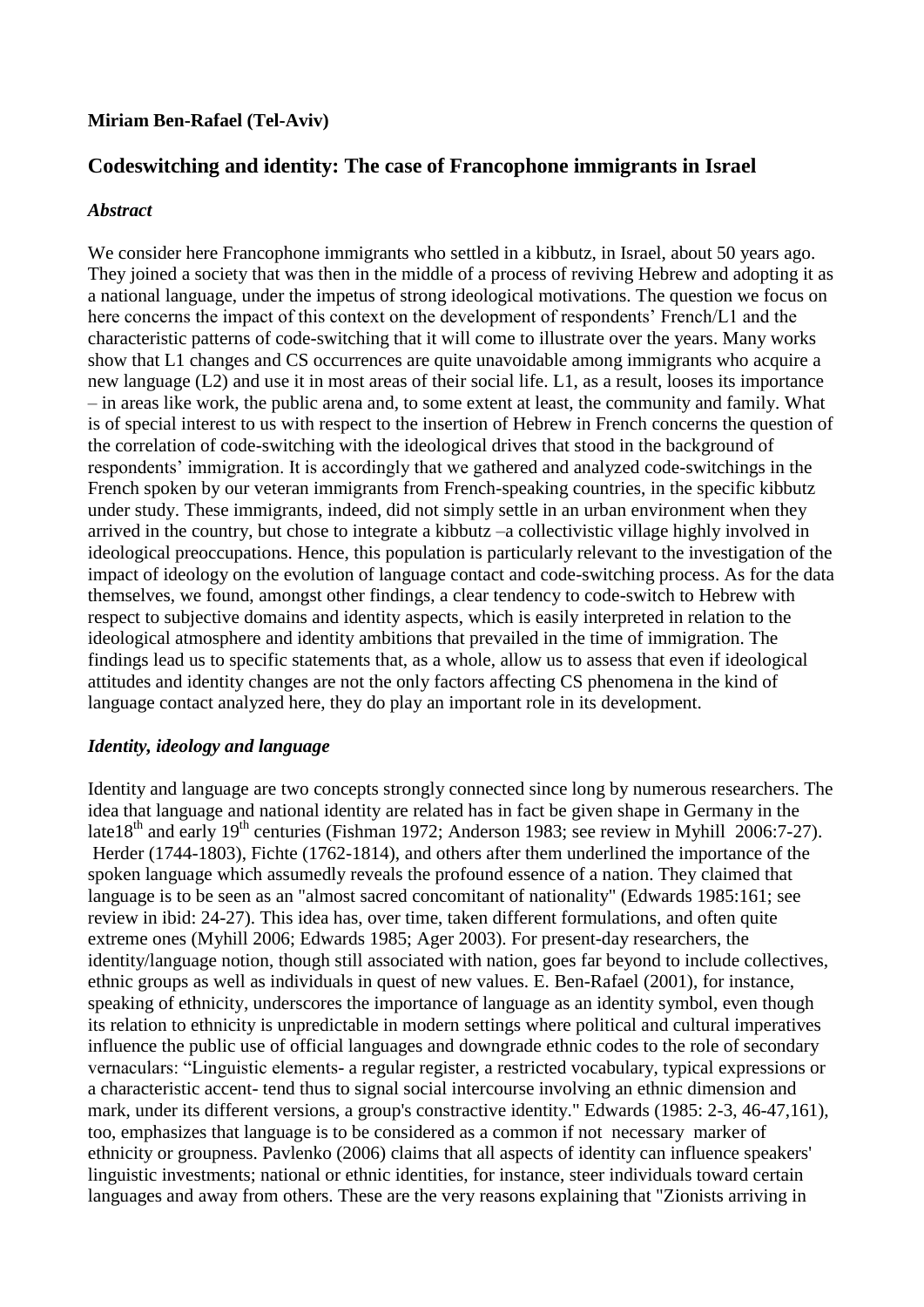Palestine shunned their native languages in favour of Hebrew which would unite them in a single ethnic and historic identity" (ibid: 200). The same reasons explain, she says, the Tamil devotees' aspirations in India to revive their mother tongue in order to protect their ethnic identity. In a same vein, Estonians, Latvians, and Lithuanians wish, after having proclaimed independence, to distance themselves from Russian, the use of which they found incompatible with their aspiration for identities of their own. These examples and many others underscore, says Pavlenko (ibid:220-224), that "national and ethnic identities are tightly linked to political identities, whereby individuals invest not only in particular ethnicities or national belongings but also in political allegiances, rejecting a language linked to oppressive regimes, be it colonialism or totalitarism."

Aside political or national reasons connecting language and identity , one also finds quests for social mobility; French, for instance, is often seen as the language promising refinement and culture, as well as a successful middle-class future (Kinginger, 2004); and majority languages, such as English or German pledge an upward mobility; (Mc Donald 1994; Constantinidou 1994; cited in Pavlenko 2006). Linguistic choices happen also to be linked to gender identities; Japanese women learning English, for instance, often feel that English allows them more equitable gender relations and professional advancement ( Pavlenko cites: Kobayashi 2002; Macmahill 2001; Piller and Takahashi, in press; Shumann 1997:274-275); others, on the contrary, develop negative feelings toward secondary languages that, compared with their native language, seem to them to favour gender discrimination (see review in Pavlenko 2006: 223).

In sum, as claimed by Pavlenko (ibid: 223), identity and linguistic options are "inextricably linked to language choices and decisions: the languages we speak or we refuse to speak have a lot to do with who we are, what subject positions we claim or contest, and what futures we invest in". Emotional investments are made in given languages because of the social or cultural character associated to those languages. Furthermore, structural conditions may they too be influential in these respects. Hence, a lack of systematic instruction of L1 to foreign children (which is often the case in new groups), and a firm linguistic policy may incite to a rapid attrition of L1 (Mills 2004, Kanno 2004, Mc. Namara 2004). Pavlenko (2004) thinks that in today America where a monolinguistic policy prevails, English/L2 acquisition has come to involve the weakening of primary identities concomitantly with the attrition or the loss of L1*.* For Köpke and Schmid (2004: 12-14), motivation, attitudes and other affective factors may also cause attrition. And even though it is accepted that attitudes may influence more self-perception than actual proficiency (Waas 1996, Yagmur 1997, 2004, and Hulsen 2000), Köpke and Schmid (Köpke 2000: 354-355; Köpke and Schmid (2004:13) still sustain that attitudes may be of impact on attrition. Furthermore, many researchers (see for instance, Dewaele et al. eds. 2003; Edwards, 2003; Smolicz 1984) are convinced that the dynamics of language in contact situations are widely affected by identity.

Studies about German Jews and the Holocaust offer evidence of the link between identities and language. The war, the Holocaust and anti-German resentment are present in many German immigrants' linguistic trajectories and choices; they distance themselves from the past by discarding their native German. Studies of language attitudes among them in the English speaking world are numerous (see for instance, Bossard 1945, Schmid 2002, 2004, Waas 1994) and so are their memoirs and narratives (Pavlenko 2006:202, cites Altman 1986; Hegi 1997; Kluger 2001; Laqueur 2003; Lerner 1997; Strauss 1986; Uhlman 1960). Schmid (2002) reports that almost two thirds of her Jewish informants of German origin living now in the States, rarely or never use German and refuse to pass on the language to their children .

In contrast to this rejection of German, one finds the Hebrew revival phenomenon which actually exemplifies the same kind of behavior. The revival of the language of the Bible as a living national language is certainly one of the greatest instances of the link between language and identity. From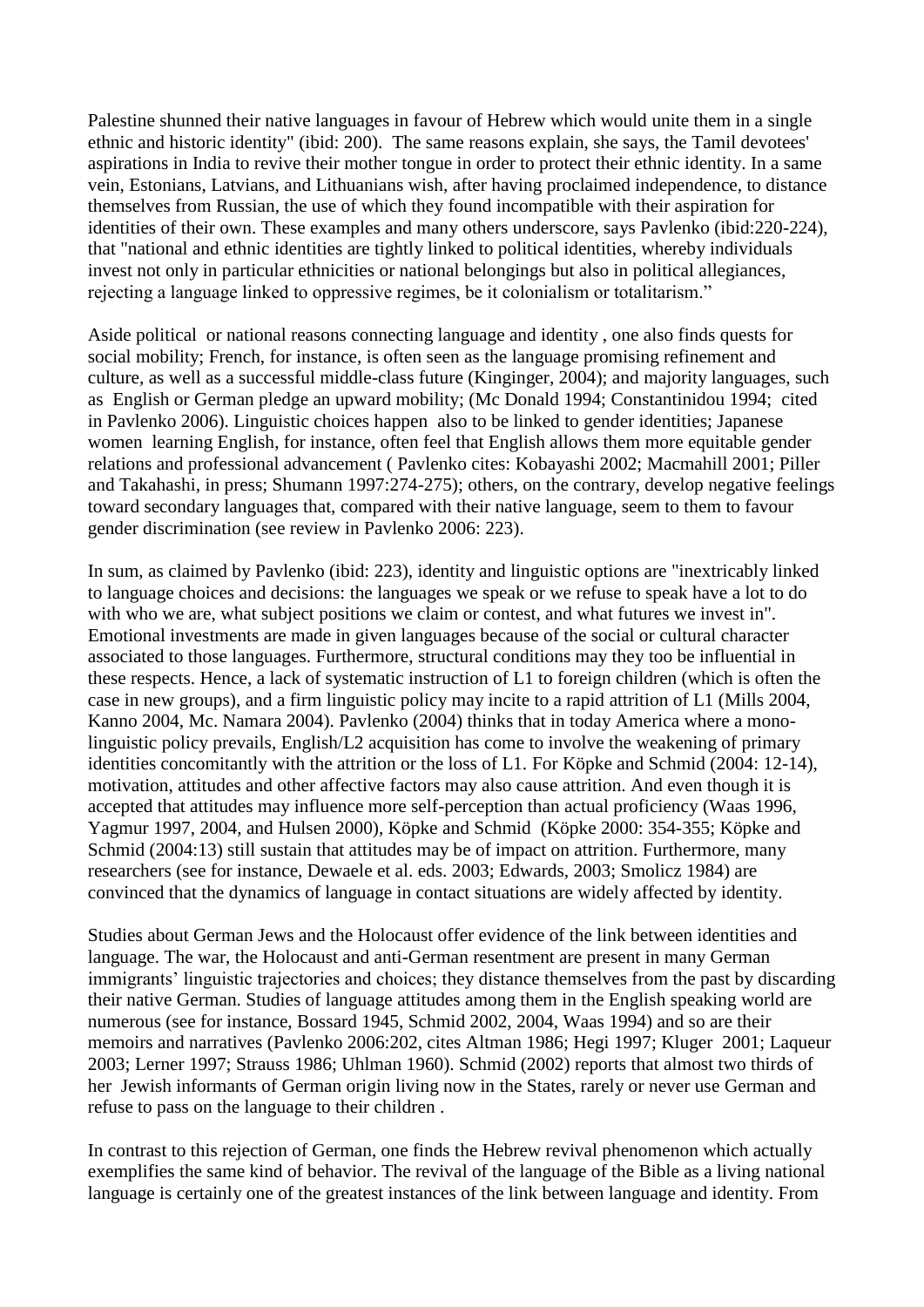its very beginning, it was motivated by a nationalist drive and the desire to concretize a new Jewish and national identity (Myhill 2004).

At this point, it is to emphasize that in the realm of linguistic development, the non-use, rejection or neglect of a native language (L1) following the adoption of a new one (L2) entail changes in the former. One signals, for instance, morphology and syntactic deviations as well as the multiplication of interferences, lexical errors and retrieval difficulties, attrition phenomena as well as codeswitching manifestations (CS) of various types (Harnisch 2008; Schmid 2002: 177-184; Olshtain and Barzilay, 1991).

#### *Codeswitching*

Focusing particularly on CS, their occurrences actually respond to a diversity of functions. They may fill in a lexical void in L1 (Dorian 1989; Hamers, Blanc 1983) or provide lexical, semantic and discursive enrichment. Moreover, CS phenomena may also mark self-identity (Auer 1995, 1996; Meyers Scotton 1993; Jacobson ed. 1998, 2001). For still others (Pergnier 1989) they fulfil essentially pragmatic, lucid and mystic functions. As for borrowings, in particular, CS literature has noted that they principally concern cultural domains (Mackey 1976; Romaine 1989).

One also distinguishes between personal and collective borrowings (Poplack et al. 1988; Poplack et al. 1998). Code alternations may as well express "they" and "we" concepts (Gumperz ), "they" being the language of the other, the language to be acquired for multiple reasons, and "we", the native language of the speaker, the one expressing his real "self". At this point, CS can be associated with linguistic behavior conveying emotions. One meets, indeed, cases of native language rejection and attrition as deriving from emotional attitudes. In contrast, one may also meet emotional attachments and "deep love" for new languages or strong instrumental drives for social advancement. In fact, "language use is always at some level an act of identity and since our identities are constantly in flux , and our emotions are changing over time, so our language investments will be complex and even contradictory some times" (Bruch 2006: 5). They raise the questions of in which language, bilinguals give expression to feelings. In other words, does L1 remain the language of the heart?

There are many answers to that question but no consensus has yet been reached (see overview, Pavlenko 2006). Some researchers draw the difference in emotional force between native and foreign swearwords and taboo words (ibid 2006:168- 170; Greenson 1950; Dewaele, 2004a, 2004b). Moreover, it is also observed that some subjects are able to express emotions more easily in the non-native language; this is, for instance, the case of Komiko, a native speaker of Japanese, who states that English allows her to express emotions she feels unable to utter in Japanese. Other individuals prefer to stick to their L1 which remains the main support of their emotional behaviors. Pierre (L1 French, L2 Dutch, L3 English, L4 German) asserts that he does not feel the same emotional load of words in foreign languages such as in French (see in Pavlenko 2006: 172-173). For many bilingual writers, the language of their childhood has remained the language of their heart and talent. Pavlenko (2006: 180-181) draws out different portraits of speakers facing this kind of problem. Hence, Ho, a Chinese/L1 and English L/2 speaker, confides that Chinese is for her the language with the deepest emotional resonance: "*I think it is the language of my heart*" (in Novakich and Shapard 2000, cited in ibid :180); this is also the case of Alfau (in Kellman, 2000, cited in Pavlenko: 2006: 28) who, in spite of the fact he writes fluently in several different languages, it is his native which conveys his most subjective and profound self expressions –i.e. poetry. In brief, some people find greater expressiveness, emotional potential, visceral power in L1 which they continue to use in those respects when speaking or writing about intimate matters, close to their self. Other people, on the contrary, acknowledge that their stepmother tongue has opened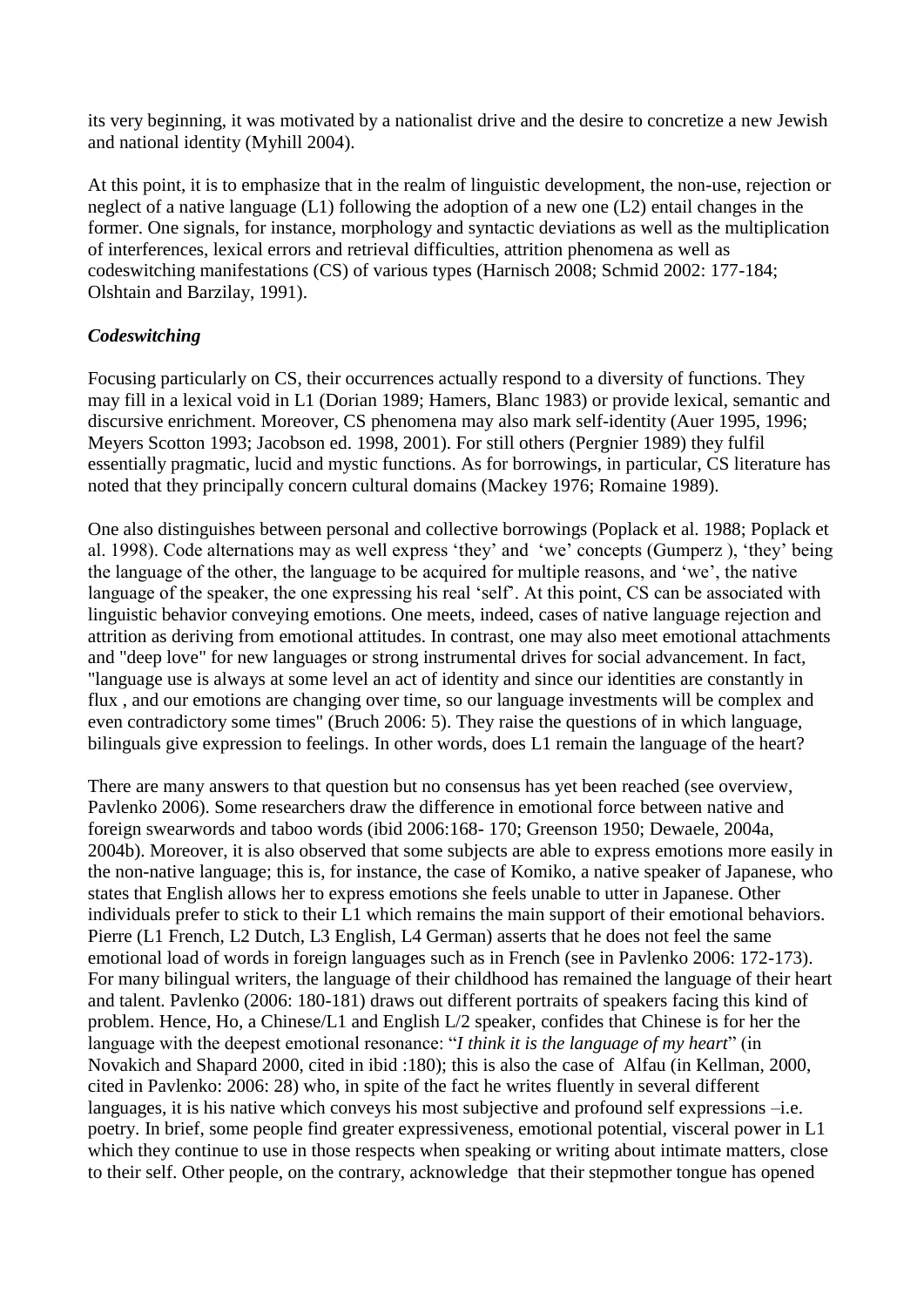them new possibilities of expressing their deepest emotions, and of feeling free to do so (Pavlenko 2006:182).

# *The context*

In the context of these reflections, we focus in the following on the question of whether or not the quest of a given national identity, Israeli in our case, and the adoption of a new language, Hebrew, have influenced the development of French, the native language of former Francophone immigrants living in Israel for four and five decades. In practical terms, we ask to what extent the processes considered in the above related to the phenomenon of codeswitching, effectively took place in these subjects" language, and whether or not they are accounted for, at least partially, by ideology and the quest of identity.

The revival of Hebrew, as we suggest with others, is one of the best examples of the connection between language and identity (Pavlenko 2006, 2004; Edwards 1985; Myhill 2006, 2004; Masson 2003; Sarfati 1995). It is in view of the gathering of Jewish diasporas from all over the world in the Land of Israel that early pioneers had reached the decision to switch to Hebrew, the language of the Jews" Holy Scriptures everywhere. This switch, they were convinced, would be the most vibrant symbol of the renewed Jewish Nation which aspired to establish. Yiddish (Fishman 1981), Ladino and its varieties, Judeo-Arabic and many other languages associated with Jewish identity were, in this perspective, to be marginalized (Myhill 2004). Hebrew was estimated by leading segments of the Zionist enterprise to be the best Jewish identity marker once modernized and vernacularized.

Hebrew, indeed, has always been considered, not only by Jews but also by non-Jews as the most "authentic" Jewish language (Sarfarti 1995:239-41; Myhill 2006), a contention that was sustained by numerous authoritative sources (see, for instance, NLU 1948; GLE 1964). Language revival of an ancient language for identity-building purposes, which according to no few researchers is a quite a "*difficult business*" (Edwards 1985: 86) has turned out as most successful in the case of Hebrew. This success is explained by Nahir (1977, 1983) as firstly responding to the very need of a linguistically heterogeneous population which agrees on the adoption of a common communicative medium. In second, there was people"s awareness of the fact that Hebrew was the language that identifies their olden culture. What is more, Hebrew, actually, has never been a thoroughly dead language among Jews: it was the language of the cult throughout the diaspora and its related folklore (songs, poems etc). It was also the language used in religious academies where Hebrew texts were learned and commented on (Fellman 1976, 1972). It was also the literary language of no few writers in the 19<sup>th</sup> century who aspired to create a new secular Jewish literature. Last but not least, many Hebrew words were borrowed by the various Jewish vernaculars used in Diaspora communities. In brief, Hebrew, says Fellman, was on the "tip of the tongue" of many Jews' even though, but a few really knew it.

In these circumstances, Hebrew, in Israel, was "*felt to be the language most central to [people's] identity as Jews, as their national language*" (Myhill 2006: 102-107); it was thus forcefully revived and developed as a modern language, to become the symbol of national identity. As described by Myhill (ibid: 101-107), this revival which began in the settlements founded by immigrants in the last years of the nineteenth century and spread primarily through schools, was a general reality by the start of World War Two when it had become the daily spoken language of the majority of the Jews in the country.

Hebrew, however, had a long way to go in order to be adjusted to the contemporary world, which implied many lexical and syntactic innovations. For some commentators, the "output" of these processes of adjustment is very different from the Biblical language and cannot therefore qualify for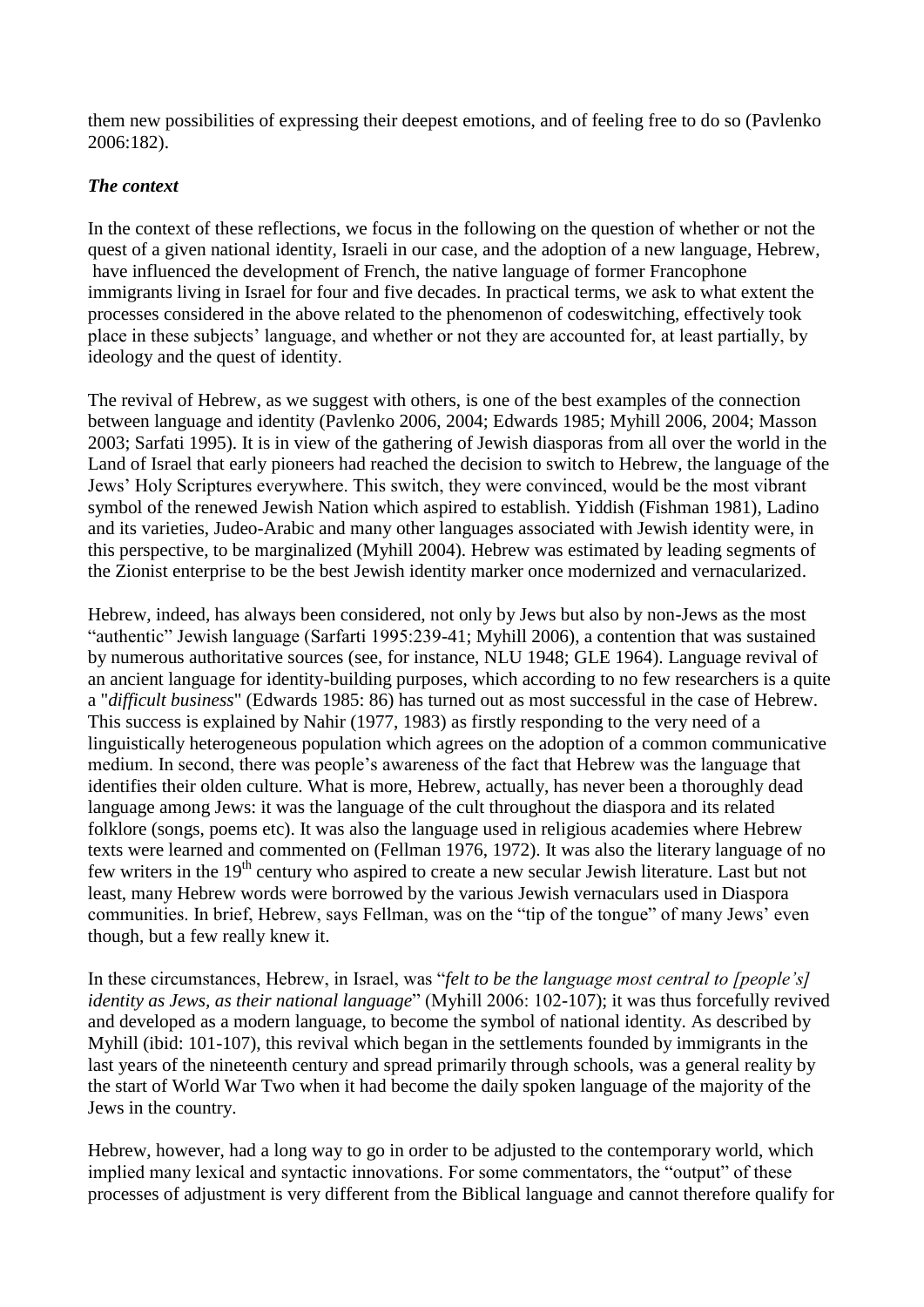the name of "Hebrew", but rather for "Israeli" (Zukermann 2003). This approach is gainsaid by the fact that Biblical Hebrew has remained the core of the present-day language, and it is as such that it serves as the linguistic symbol of " Israeliness". It is on behalf of this language, seen by the vast majority as the direct offspring of Biblical Hebrew, that people endorsed that "a Hebrew individual should speak Hebrew", nay even Hebrew only. Numerous frameworks (*ulpanim*) were created and offered Hebrew courses to immigrants of all ages, and the didactics of Hebrew learning were the object of impressive efforts (Pavlenko 2006; Lefkovitz 2004; Myhill 2006).

Though, one cannot deny that in the last couple of decades, the Israeli public has grown more tolerant of the use of other languages in public; this may be observed in the linguistic landscape of Israel which has become much more multilingual and where one finds a stronger presence of Amharic, French and, above all, Russian (see E. Ben-Rafael et al., 2006). This, however, does by no means undermine the fact that Hebrew is firmly established as the major linguistic marker of the Israeli identity; what has changed is that the switch to a new legitimate language does not entails anymore a dramatic rejection of the use of former L1s - as it was the case in the past.

It is in this changing context that the research reported in the following takes on its interest.

# *The research*

In this paper, we firstly want to learn about the motivations of one specific group of immigrants – Francophones who arrived in Israel some decades ago. We are interested in the ways they perceived this immigration and their – related or unrelated – language attitudes – *vis-à-vis* French and Hebrew. Secondly, we want to learn about changes that have taken place in respondents' French and the influence exerted by Hebrew on it – paying special attention here to eventual CS patterns . Our intention is to see if, as elaborated in the foregoing, the quest of these Francophone immigrants for an Israeli identity and way of life relates to, and accounts for, somehow, given manifestations of CS.

Our present analyses draw from two studies (C1 and C2). C1 was collected in 1998-2000 (see Ben-Rafael, 2001a; 2001b; 2004); C2 in 2004-5. Both report on the spoken French of Francophone subjects of middle-class background and at least secondary education. These respondents immigrated to Israel in the 1950s and 60s, as young adults, when aged 18-20, after completing Francophone high schools in Francophone countries. Data were gathered by means of semistructured interviews of approximately 60 minutes each. Our questions in either study asked about past events, motives of immigration, linguistic problems, and present-day attitudes toward French and Hebrew. C1 interviewees included 46 Francophones who live nowadays in cities in Israel; C2 interviewees included 15 persons who joined a collective village (kibbutz) at the time of their immigration and who still live there.

In our analysis, we discuss, and in this order, (1) identity motivations and language attitudes, and (2) CS phenomena.

## *Narratives about ideology and language*

Our respondents in both studies are well aware that their immigration took place at a time when a strong ideological atmosphere prevailed in the country. The core of this ideology was a belief in the ongoing building of a new society grounded in new values and a new identity associated with a renewed language. Moreover, most interviewees also insist that they themselves have come to Israel for ideological reasons – membership and socialization in a Zionist organization, reaction to the war experience of their families, an aspiration to a new life style or to join a Jewish society, and the like.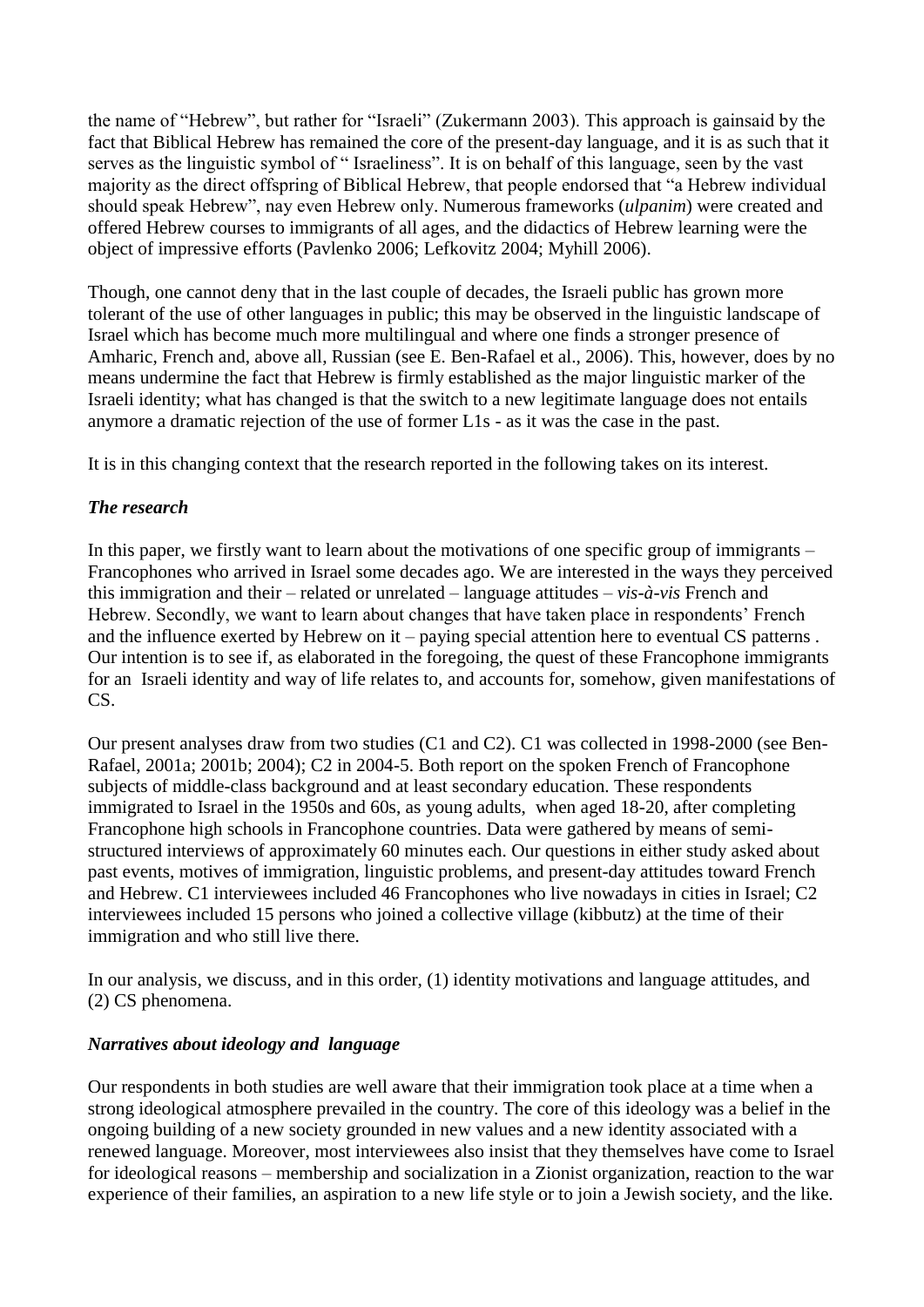Rosette, for instance, says :

(1) *je suis venue bon parce que […] à l'époque i fallait pas se marier avec un goj […] et comme à l'époque[…] lo hajinu mitnagdim laorim … hajinu bekhol zot jeladim tovim… az kakha bati po… ze hakol*

"I came well because […] at that time one shouldn"t get married with a non Jew […] and since that at that time […] *we didn't oppose to our parents … we were in any case good kids…so like that I came here…that's it*"

Respondents emphasize that the switch to Hebrew was a basic credo of their new environment at that time; many felt the urge to learn the language as quickly as possible in order to fit in the society. No few took special Hebrew courses in *ulpanim*. To speak Hebrew, in brief, seemed to them to be a primordial necessity. Hence, Eliyahu remembers, for example, that the first time he came to Tel –Aviv, he was struck by slogans displayed all around reminding people to speak "only in Hebrew":

(2) *on est arrivé à Tel-Aviv en 45… hapaam harichona che bati le Tel-Aviv haja katuv bevet kafe « ivri daber ivrit !* »

"we arrived to Tel-Aviv in 45… *the first time I came to Tel-Aviv it was written in a coffee house « Hebrew speak Hebrew!* »"

Miriam, another respondent, tells how, a few days after her arrival in the country, a Francophone interlocutor refused to speak with her in French, declaring that he will do so only when she will be able to express herself in Hebrew. She remembers that this remark, which today seems to her completely out of place, seemed natural and understandable to her then.

C2 respondents, members of a kibbuz, insist on the impact of the Shoa on their national feelings and the influence of socialist and communist aspirations which were behind their decision to settle in a kibbutz in Israel. Yair, for example, explains he was impregnated in his youth with the Zionist and socialist ideals and he was convinced at the time that coming to Israel was the right answer to his ideological urges. Yaakov tells that even though he came from Algeria where his family was assimilated to the French population and did not directly suffer from the Shoa, he himself was deeply affected by what he heard in the aftermath of World War II; these feelings added on to progressive ideas about equality and collectivism which appealed to him. Drora, whose parents emigrated from Russia to Paris and have endured World War II, also tells that she was strongly influenced by what she heard at home when deciding to immigrate to Israel. Chula, also from Paris, reminds us too of the impact of the War on her decision to immigrate:

(3) *J'avais 20 ans* […] *j'ai passé les années de guerre en 1944, après la libération comme on avait perdu beaucoup de famille* [… ] *quand j' ai vu à Paris les déportés … tout ça … comme on dit zè asa li macheu* […] j*e peux dire que moi je suis montée en Israel des suites de la guerre*

"I was 20 years old […] I experienced world war II in 1944, after the liberation since we have lost many family members […] when I saw in Paris the prisoners from the concentration camps … all this …as one says *it did me something* […] I may say that I , I went to Israel because of the war"

And when the interviewer asks her if she considers her immigration an ideological act, she answers :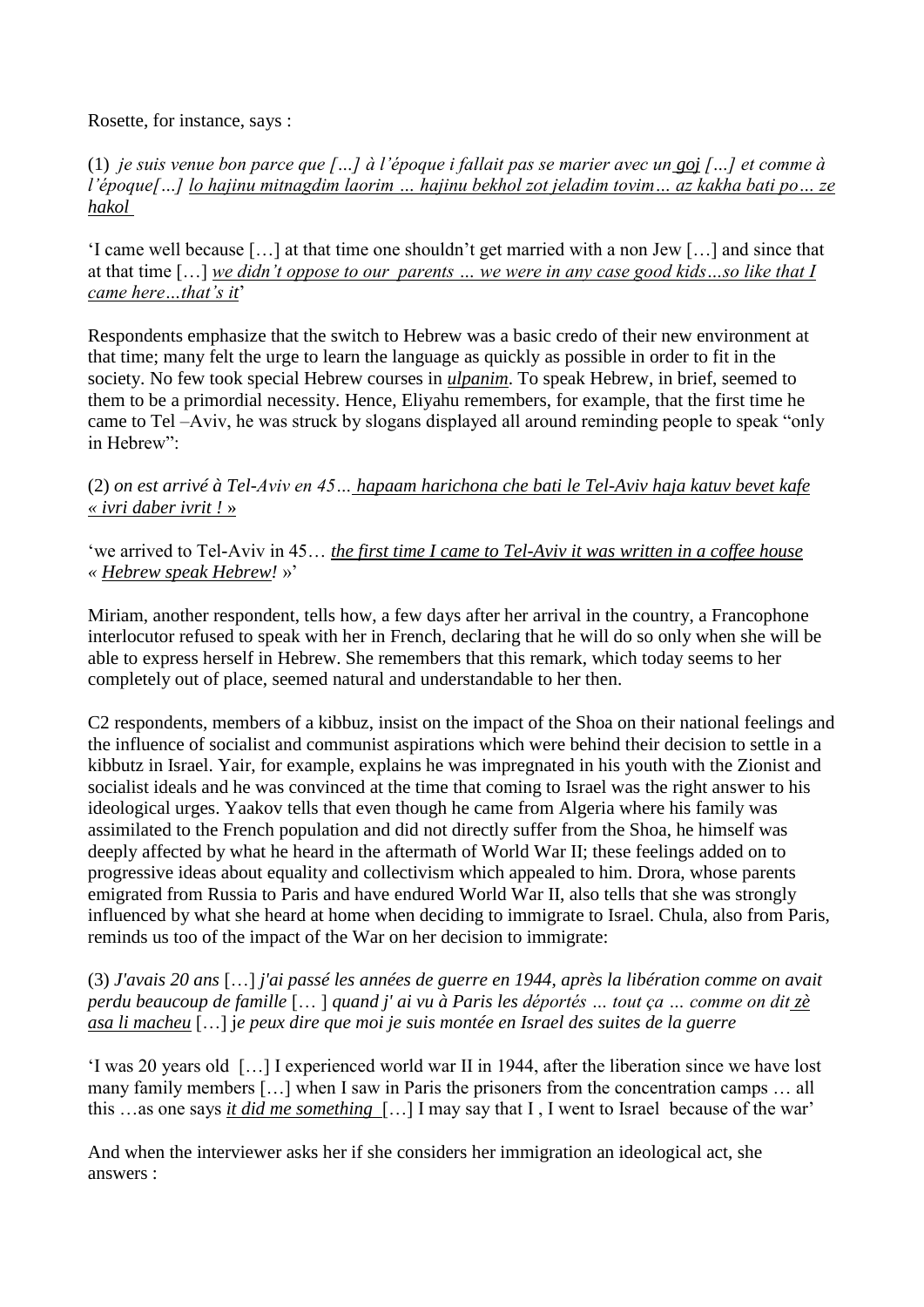(4) *Oui et non …ça dépend de ce qu'on entend par idéologique… moi par exemple j'étais très française ….je connaissais très bien le français* […] *j'étais bonne élève … j'avais pas des raisons vraiment personnelles, entre guillemets, de vouloir recommencer ma vie …mais je pense que ce gal là de la création d'Israel ça a enflammé beaucoup de gens* […] *c'était un grand gal après la guerre, la grande guerre et aussi après la création de l'état d'Israel*

"Yes and no… it depends of what one means by ideology… as for me, for example, I was very French... I knew French very well [...] I was a good student... I had no real personal reasons, so to say, to desire a new life… but I think that this *wave* of the creation of the state of Israel it set a lot of people on fire […] it was a great *wave* after the war the great war and also after the creation of the state of Israel<sup>7</sup>

Most of the interviewees, when asked about their integration in a new country and in a kibbutz , tend to insist that it was fairly easy . Yisra says that he was enthusiastic to work on the field, and so was the case with Yoav who declares: "*ce qui m'intéressait c'était le travail de la terre*!" ("what interested me the most was to work the land"). Some respondents, however, especially women, remind the difficulties they encountered when getting to physical work. Drora tells for instance:

(5) *La plus grande difficulté… ça a été le travail parce-que je suis allée travailler très rapidement au bet margoa…et c'était un travail physique très difficile, donc je me souviens que j'ai eu un machber ( …) mais ça a été plus facile à confronter à gérer parce-que he he grâce au garin (…..) et puis bon et puis y avait l'idéal… mais c'était quand même quelque part difficile*

"the hardest thing … it has been work because I began to work very quickly in the *rest house*… and it was very difficult physical work, so I remember I had a *crisis* […] but it has quite easy to deal with it thanks to the fact we were a *group* [...] and well and we had an ideal...but still it was quite difficult'.

As for respondents' language attitudes, they all say they were ideologically convinced of the necessity for them to learn and speak Hebrew according to the kibbutz's and Israel's general norm; sometimes, they report, they had hard times in this respect. One respondent, for instance, speaking of herself and some of her friends, laughs when remembering:

(6) Je *me souviens très bien les vatikim ils étaient toujours énervés quand on parlait français …à table au khadar okhèl*

"I remember very well the *veterans* of the kibbutz always getting nervous when we spoke Hebrew … in the *collective dinning room '*

She goes on and tells:

(7) *on pratiquait le français de 5 heures du matin à minuit…[…] on se croyait on se prenait pour des intellectuels…on avait beaucoup de livres de Jean -Paul Sartre et de philosophes … on était abonnés à des revues françaises et jusqu'à maintenant d'ailleurs ….on était du point de vue culturel très très français (… ) alors le kibuts (…) nous a donné des cours d'hébreu deux fois par semaine (…) on a commencé à parler l'hébreu comme on dit sur le tas … on était pas très motivés mais y a avait un grand michtar …on nous disait ' ivri daber ivrit'* ( laughing)

"we used to speak French from 5 in the morning until midnight  $[\dots]$  we thought we were intellectuals… we had a lot of books from Jean- Paul Sartre and philosophers… we were subscribers to French journals … until now in fact… we were very very "French" intellectually […]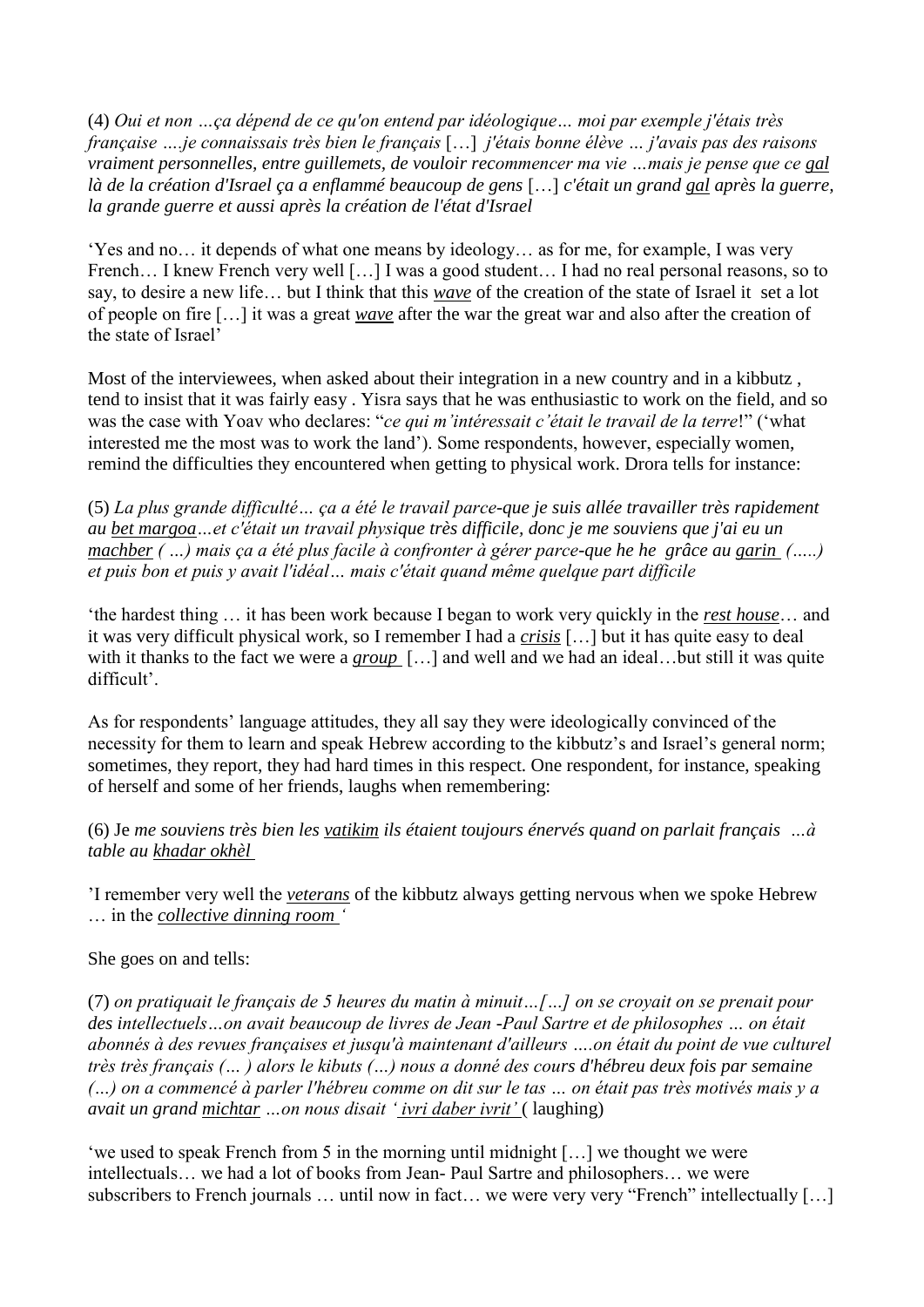so the kibbutz […] gave us Hebrew lessons twice a week […] we began to speak Hebrew as one goes along… we were not very much motivated but we had to be *disciplined* … people used to tell us "*Hebrew speak Hebrew*"

During the years, we were told, kibbutz reality changed dramatically giving more importance to private life. Hebrew, however, has always belonged, and still belongs, to the ideological aspirations of the community. Margalit and others explain they really felt they were participating to the Hebrew revival. Drora thinks they could not become real Israelis without turning to Hebrew in their daily life. Chula remembers how one family who wanted to retain French with their children was mocked by the community, and she herself claims that she would never had spoken with her children in French at this epoch:

(8) *C'était très mal vu… y avait une famille […] la mère était juive mais très française et alors à son fils elle lui parlait français et elle s'en fichait du bet- jeladim* […] *je me rappelle que le petit i disait "papa papa" et tout le monde les enfants* […] *se moquaient de lui* [*…*.] *"papa papa" (laughing) et mon fils il l' imitait et i disait:" hinè papa papa"… alors je l'aurais certainement pas fait*

'It was poorly regarded... there was a family [...] the mother was Jewish but very much "French" and so she spoke to her son in French and she didn"t care of what was going on in the *children's home* [...] I remember her son saying in French "*dady dady*" and all the children laughing at him […] "*dady dady*" and my son used to imitate him and to say: *here* is "*dady dady*" … so as for me I would never have been ready to do that (*speak in French with my children*)

## *Perceptions of linguistic change*

When the interviewees (C1 and C2) are asked if their present-day French is still the language they used to speak at their arrival, they all confirm that changes have effectively taken place. They see these changes as the consequence of their switch to Hebrew and their remoteness from any Francophone environment. Several subjects are aware of their mixing French and Hebrew, and during the interview tried to control their discourse. They often search after French words and say that they resent a linguistic impoverishment. One respondent (C2), says:

(9) *mon français s'est beaucoup appauvri…énormément appauvri…y a trois mois je suis allée en France parce que ma sœur a eu un deuil […] je suis allée pour la chiva… alors là j'étais dans une atmosphère française et j'ai vu que mon français était plus comme avant (…) la langue … elle est plus pauvre…avant quand je voulais raconter quelque chose etc… j'avais des mots… comme ça plus choisis… plus descriptifs (…) quelques personnes m'ont dit que je parlais charabia comme ça… de parler ou hébreu ou français … à mon avis je crois qu' i z avaient raison et je fais attention à ça… comme on dit en hébreu ani mudaat lezè…maintenant si tu me demandes en français …et si je veux dire en français "ani mudaat' je saurai pas le dire (…) ani mudaat lamatsav hazè je saurais pas le dire en français…je trouverais pas un équivalent*

"My French has empoverished… much empoverished… three months ago I went to France because my sister went into mourning […] I went there for the *mourning time* […] so there I was in a French atmosphere and I realized that my French was not as before […] the language … it is poorer… before when I wanted to relate things etc... I had words... more selected ... more descriptive [...] some people told me I was speaking gibberish… I should speak either Hebrew or French … I think they were right and I do pay attention now to this … as one says in Hebrew I am "*conscious*"… now if you ask me how to say in French …. and if I want to say in French "*I am conscious*" I wont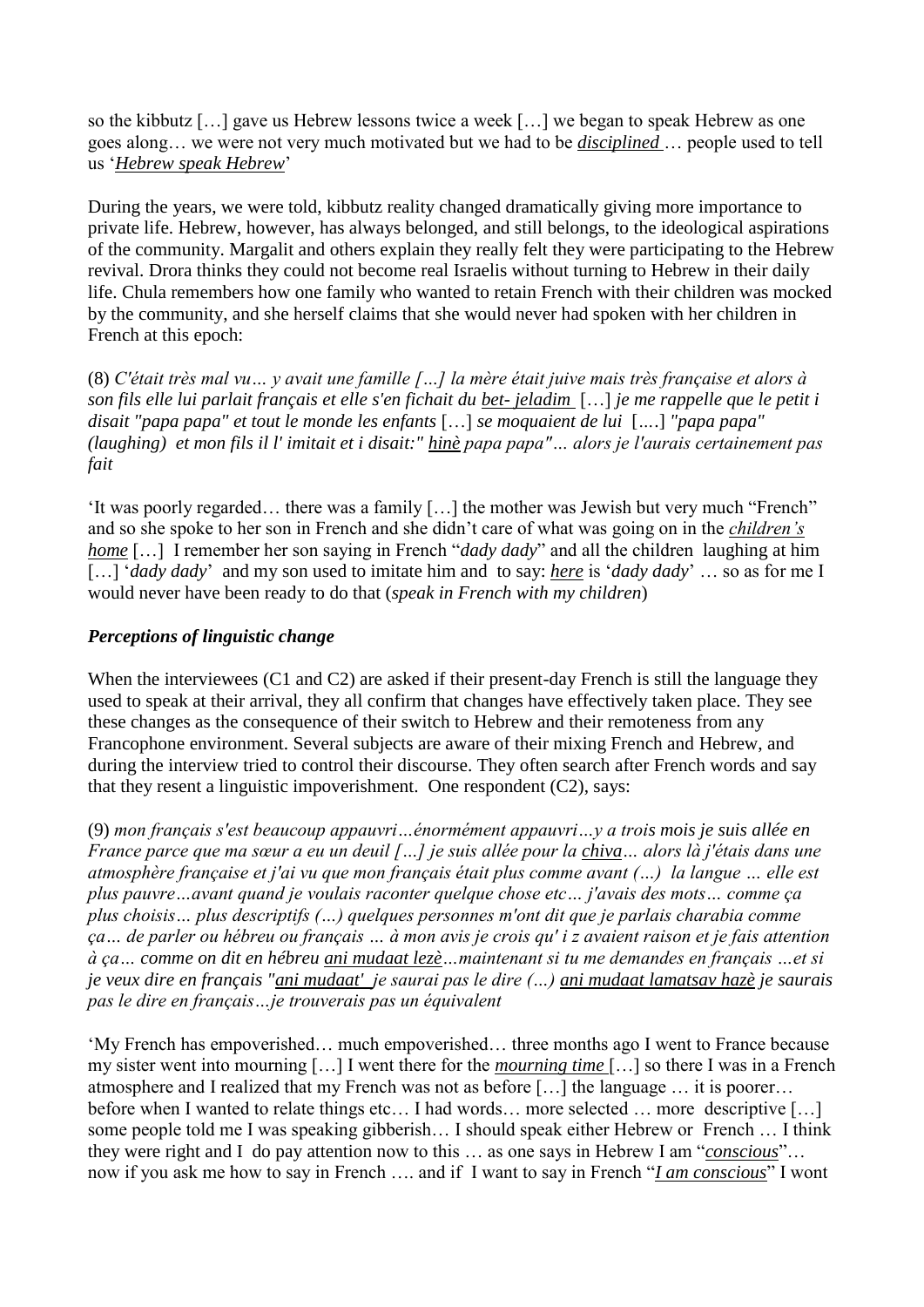be able to say that […] *I'm conscious of the situation* I won"t know how to say that in French… I won't find any equivalent'

And when asked by the interviewer to give a list of Hebrew words she tends to insert into her French discourse, she answers:

(10) *khadar okhèl, je me sers du mot khadar okhèl he he ….je dis pas on va écouter les informations, je dis on va écouter les khadachot ( …) pigua par exemple […] je peux pas le dire en français ….comment tu dis en français « haja pigua »? je vais à la marpéa, par exemple, je dirais jamais je vais à l'infirmerie; on a reçu notre taktsiv, je saurais pas le dire en français ; je vais au doar, pas à la poste* [*…*] *on peut me demander :"comment tu as \* voyagé hier?" , alors je lui dirai tout de suite "rakèvèt" (laughing)…je lui dirai pas "en train"… tu vois ce que je veux dire… moi je dis … je vais à la markolit […] Charon eh bein c' est le roch mèmchala*

" *dinning room*,I use the word *dinning room* he he …I don"t say we are going to listen to the news, I say we are going to listen to the *news* […] a *terrorist attack* for example […] I cannot say it in French… how do you say in French " there has been a *terrorist attack*" ? I go to the infirmary. For example; we got our *budget*, I won"t be able to say that in French; I go to the *postoffice*, not to the postoffice […] one can ask me:" how did you travel yesterday?", and I will tell immediatly "*by train*" (laughing)... I won't say "by train"... you see what I mean... I say "I go to the *grocery*" [...] Charon well it"s the *Prime Minister*"

Yaakov and Stviko also point out that concepts describing their daily life cannot be expressed in French, even if they could be translated in French; Yaakov explains (11) there are words which express the specificity of the kibbutz society, and it is difficult to find French equivalents that will yield the same ideas.

(11) *tu comprends tu vas à la mirpaa tu vas pas à l'infirmerie* […] *il y a une grosse différence*

'you understand you go to the *infirmary*, you don't go to the *infirmary* [...] there's a big difference'

Most of the interviewees confide that their present-day French differs substantially from the French they used to speak:

( 12) *je parle souvent avec ma sœur au téléphone…je vois qu'elle construit mieux ses phrases que moi ou qu' elle emploie des mots ou des termes que je connais…je sais qu' i z existent, mais … elle parle un plus joli français que moi* (Chula)

"I often speak with my sister by phone… I see she builds sentences better than me or uses words or terms I know … I know they exist but … she speaks a nicer French than me"

Hence, respondents know that a linguistic gap separates them from non-Israeli French locutors :

(13) *je vois ça avec mon frère… quand mon frère est là (…) et qu'on discute… je dois chercher mes mots… des mots que j'ai pas utilisés depuis longtemps il faut les chercher* (Yaakov)

'I see that with my brother  $\dots$  when he is here  $(\dots)$  and we discuss things... I have to search for my words... words I haven't used since a long time I have to search for them'

When, moreover, the respondents are asked by the interviewer in which language they whisper tender words to beloved ones, the common answer is "in Hebrew". Some say that even if it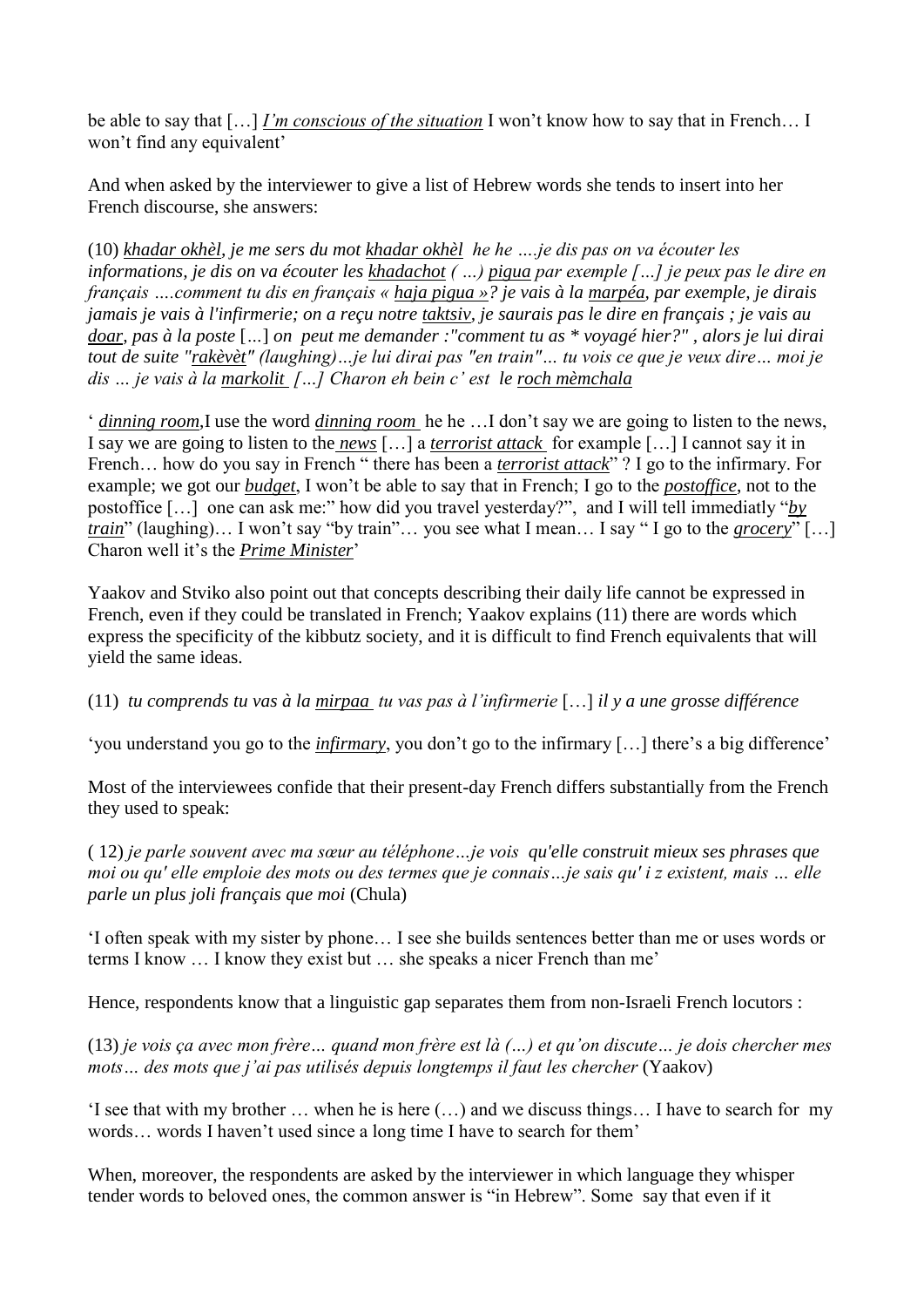happens they also use French, Hebrew remains undoubtedly the prefered language. Bibo (C1) laughs when he tells about his wife's reaction to French loving words:

(14) *Quelquefois je l'appelle chérie… alors elle rit mais elle me répond pas!* ("sometimes I call her *darling*… then she laughs but she does not answer me').

All in all, respondents still stand behind their past decisions to come to Israel and – for the kibbutz members – to settle in a collective village:

(15) si c"était à refaire je le referais (…) les règles du jeu ont changé …mais je regrette absolument pas (Tsviko)

"If I had to do it again I would do it (…) the game rules have changed… but I absolutely do not regret'

Regarding the language matter, however, one perceives more ambiguous reactions and hesitation. Respondents still endorse the imperative of speaking Hebrew to assert their national identity, but when looking retrospectively at their past language behavior, they do not hide their regret they did not speaking French with their children or, at least, teaching them the language as a foreign language. Yaakov thinks it was a real error due particularly to the fact they were young and not realistic enough:

(16 ) *c'est une erreur en fait due à l'adolescence… on voulait une langue nationale on était prêt à ne pas parler dans la langue nationale qu'on possédait…et ça c'était une erreur*

"It"s a mistake due to adolescence… we wanted a national language we weren"t ready to speak in the national language we possessed… and this has been a mistake"

Some of the subjects insist that they feel especially bad when they hear their own children today, who meanwhile have become adults, blaming them about not having taught them French.

## *CS in discourse*

Looking now at the linguistic aspects of the respondents' discourse  $(C1 \text{ and } C2)$  and focusing especially on CS, it appeared clearly that this phenomenon is of the greatest incidence among respondents of both corpora and that they concern many domains of linguistic activity. They may belong to daily life:

(17) *les feuilles du gader sont complètement sèches*

"the leaves of the *hedge* are completely dry"

(18) *je dois acheter deux tasses sakum des trucs de lettres sabon kelim sratim*

"I need to buy two cups flatware stuff for letters washing stuff for the dishes films"

They often emphasize or clarify what has been already said in French (19); they may also simply express some attrition and are the outcome of locutor's difficulties to remember the accurate French word (20).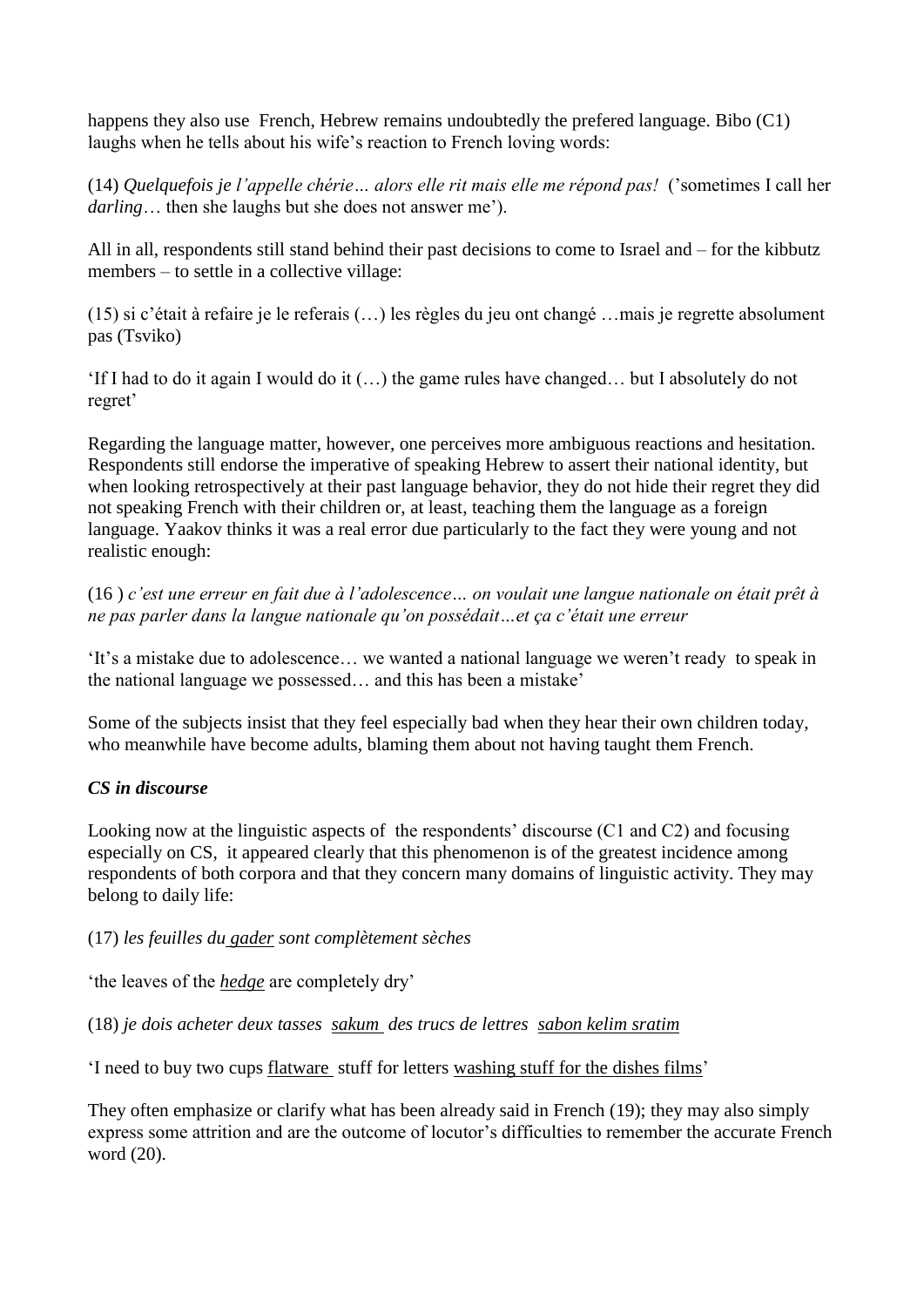(19) *c'était comme une pension…pnimia* /"it was like a boarding house … a boarding house'(Maxime, C1)

( 20 ) *y a des mots qui me sortent pas que je voudrais dire en français… je les dis en hébreu* (Genie, C2) /" there are words which don"t come which I would like to say in French… I tell them in Hebrew'

CS appears often when speakers need missing precise terms:

(21) *ekh omrim betsarfatit chakhakhti tsvi ajil ajala… nu bekhajaj chakhakhti…bein on trouve une bête*

"how do you say in French deer stag hind …really on my life I have forgotten … let"s say he finds an animal"

Yet, CSs are especially salient with respect to two spheres of linguistic activity: the linguistic structuration of semantic fields pertaining to the local public scene, on the one hand, and locutors' subjective experiences, on the other. It is to these two spheres that we now turn.

# *The public sphere*

In C1, we found 951 different borrowings- nouns in majority (644), followed by tags, adverbs, verbs and adjectives. Most of the borrowed terms are related to the Israeli public sphere – such as immigration and ethnic cleavages, education, work, economy, health, religion, army, politics, public institutions or environment. The borrowings include general concepts referring to these areas of activity, as well as elements associated with them: *paar/social* gap and *kipuakh*/discrimination, for instance, as well as (lack of) *nimus*/ politeness, and *khutspa*/ lack of consideration, all related in various manners to immigration and related normative judgments.

As a whole, borrowings delineate semantic fields that respond to a quite regular structural model- a concept which outlines the field, actors, institutions, activities or contents of activities, and eventually additional markers. Some of the semantic fields are more structured than others, yet they all more or less fit into the same pattern, as we see in the following two examples of semantic structures- immigration (22 ) and work (23 ):

(22) the concept : alja/*immigration to Israel*

*.*the actors : garin / *pioneer group*, khanikhim / trainees, olim,/ immigrants, olim khadachim,/ *new immigrants male )*, ola khadacha/ *new immigrants female (f)*, achkenazim/ Ashkenazi Jews, sefaradim/ Sepharadic Jews, jekim,/ Jews from German origin, chaliakh,/ *emissary*, madrikhim/ *instructor,* khavèr/ *kibbutz member (m)*, khavéra/ *kibbutz member(f)*

. the institutions : akhchara/ preparatory stage, sokhnut/ immigration agency, aljat anoar/ *youth immigration agency*, kèn/ *club*, kénim/*clubs*, makhanè/*camp*, makhon/*institute*, ulpan/ H*ebrew acquistion school*

.the content : ajarot pituakh/*developing towns*, aséfa/*assembly*, chikunim/ cheap *appartments*, ckhuna/ *neighborhood*, chkhunot/ *crowded districts* , kibuts,/ *collectiv village*, mochav chitufi,/*cooperativ village*, sidur avoda*/ work distribution*

the markers :oalim/ *tents*, gola/*diaspora*, ivrit/*Hebrew*, maabarot/*transit camps*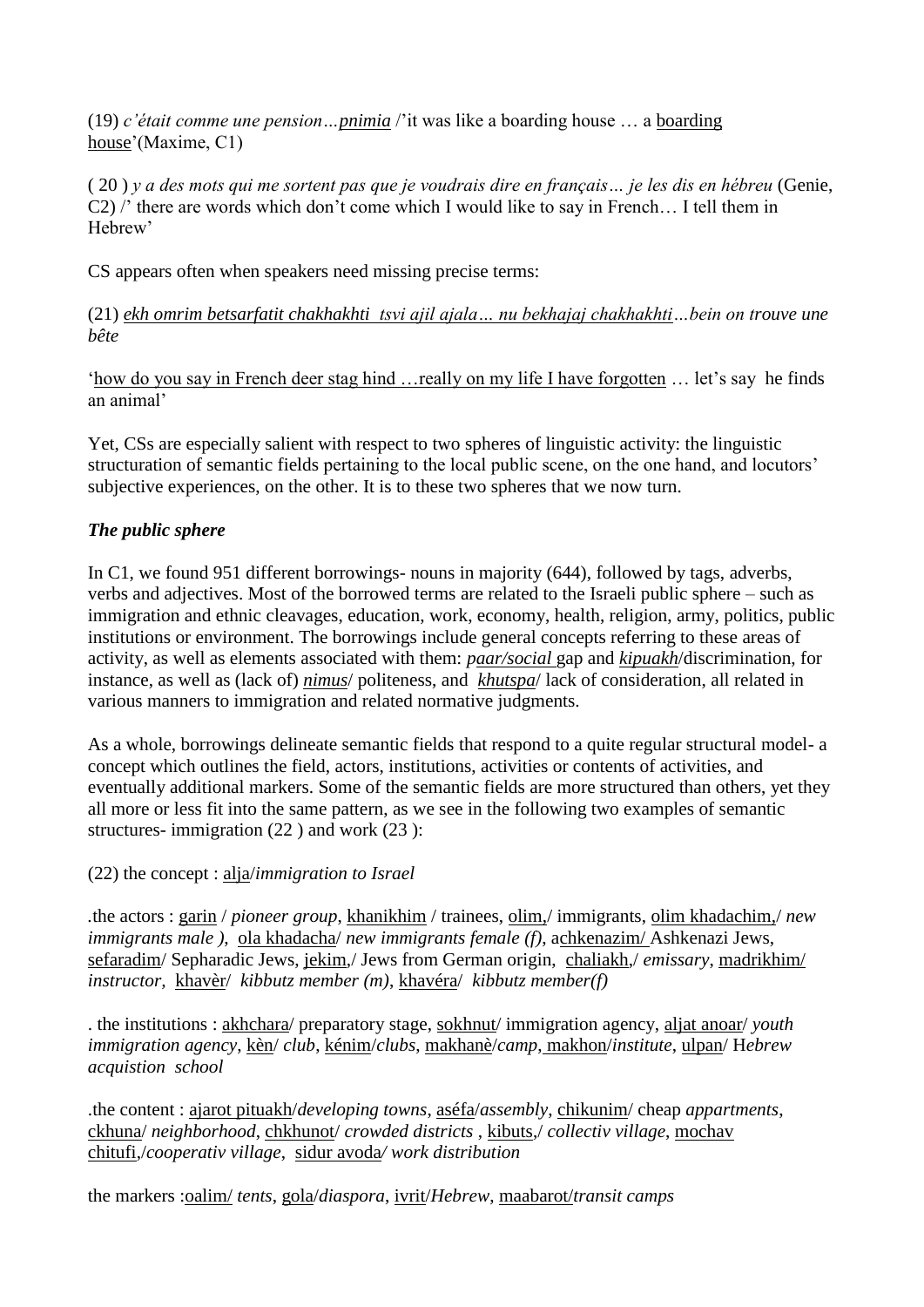(23) the concept : parnasa/ *job*, kalkala/*economy*

the actors : joatsot/*advisers (f)* ; kablan/ *building contractor*; mecharètèt/ *cleaner lady*; menaèlèt/ *manageress*; merakèzèt koakh adam/ wo*man power centralisator* ; ovèdèt sotsialit/*social worker* (*female*) ; ozèrèt/ *helper* ; chutaf/*associate* ; roé khèchbon/*certified accountant*

the institutions : istadrut/*syndicat* ; sidur avoda/*work repartition* ; kablanut/ *work for a fixed sum;* pensja/*pension* ; bituakh léumi/*national security service* 

. the content : mosakh/ *garage*; èsèk/*business* ; avodat khaklaout/ *agricultural work*; lul/ *henhouse*; misradé livuj/ *escort service*; tetsuga/*exposition*

. the markers : gruchim/ *pennies*; mitun/ *economical recession*; avtala/ *unemployment*; kèrèn/ *fund*; misim/ *taxes*; turija/ *spade*; tèkèn/*standard*

Kibbutzniks" narratives also are loaded with numerous CSs - lexical-units as well as whole Hebrew sequences, nay even matrix language alternations. Like in C1, CSs are primarily connected to Israel"s public sphere (24) but to this is to be added the specifics of kibbutz life - kibbutz socializing, education, work, public office and others (25):

(24) *hitnatkut* (di*sengagement); khaver knèsèt (parliament member), avoda (Labour party), kupat kholim (health insurance), bituakh machlim (complementary insurance)*.

(25).Kibbutz society: *khavérim (*kibbutz" members*)*, *aséfot* (assemblies) *vaadot* (commissions)

.Education: *baté jeladim* (children"s homes), *ganim* (kindergarten), *bét sefer ézori* (regional school)

.Work: *pardes* (orangery), *falkha* ( extensive agriculture ), *mifalim* (factories), *adachot* (lenses)

.Public offices: *merakéz mechek, gisbar, mazkir* (economical manager, treasurer, secretary).

Some French equivalents or paraphrases might be found (see Eilon, 2002; Avrahami, 1998) but speakers prefer Hebrew terms which bear semantic nuances that, in their view, are not expressed in French. In fact, one distinguishes, here too, collective borrowings used by almost all the interviewees, and unpredictable nonce borrowings which are most often linked to the semantic fields mentioned above.

#### *Subjective utterances*

CS phenomena also appear to also be a support for subjective utterances. CSs, indeed, are also frequent when locutors speak of themselves, their lives and their feelings. Personal events and subjective experiences cause them most often to switch their discourse from French to Hebrew. This is the case, for instance, of a nurse when she speaks of noisy children under her guidance (26) and of Mikhal who tells how nice she was welcomed when she arrived in Israel (27):

(26) *quand je voyais les enfants se bagarrer et crier je leur disais ma atem khochvim ze kneset po?* 

"when I used to see the children scuffle and shout I used to tell them *what do you think this is a parliament meeting here'*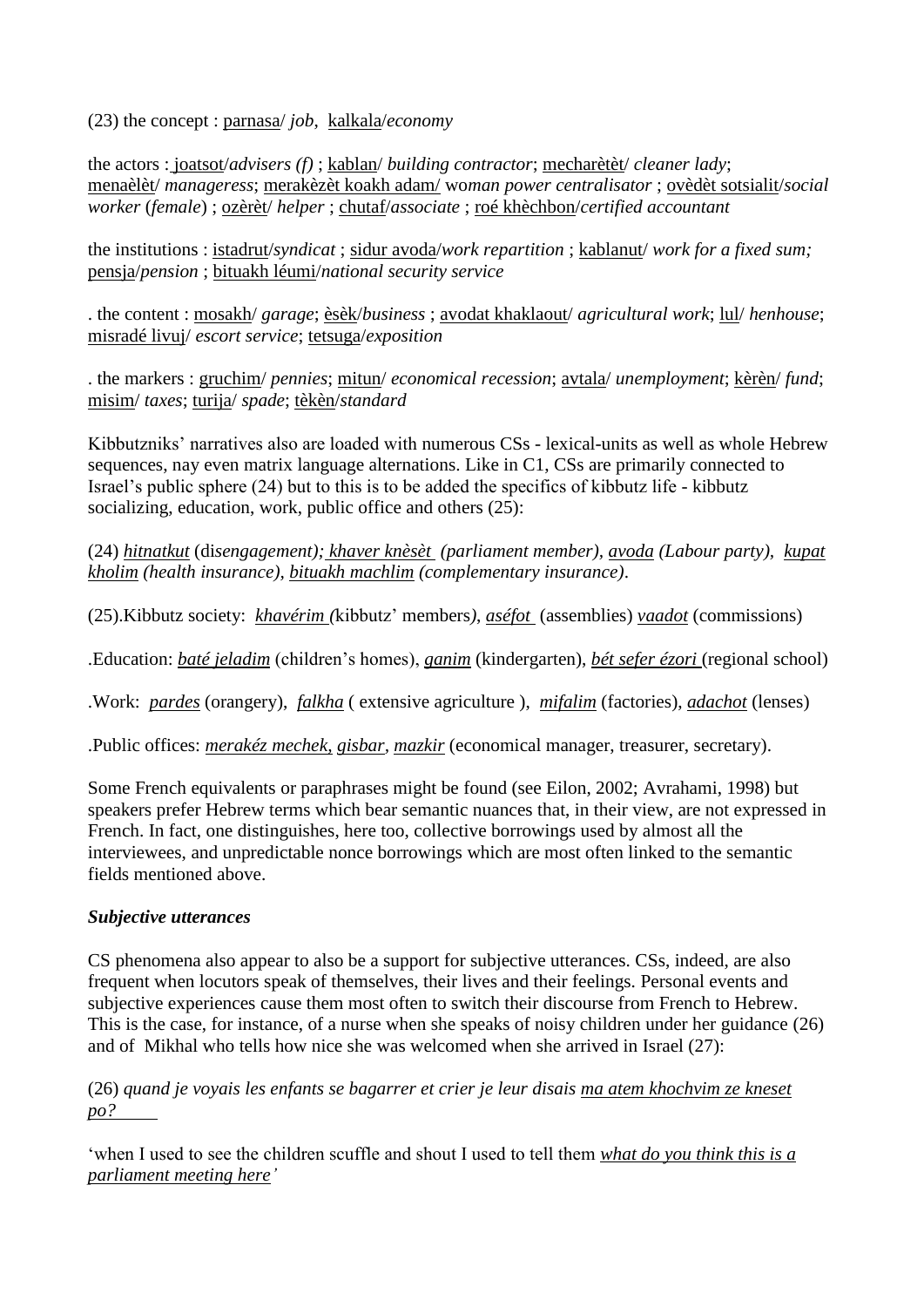(27) *On me disait boi tikansi boi tichi* ("one used to tell me *come on get in come on let's have a drink*")

Hebrew appears time and time again when locutors operate a kind of comeback to their personal experience and stop for an introspective look. Ruta (C1) when telling about her difficulties at the time of her immigration says for example:

(28) *ejn li cheifa comme ça…je sais pas comment t'expliquer … quand j'étais jeune j'avais beaucoup plus de …de cheifot …lo hajiti kakha j'etais comme* ça*…moi je voulais pas rester en Israel aval avec le temps itragalnu ekh cheomrim* 

"[nowdays] *I have no desires* like that… I don"t know how to explain that… when I was young I had much more ... *desires ... I wasn't like that* I was like that ... I ... I didn't want to remain in Israel *but* with time *we got used as we use to say*"

Rosette, when describing her ex-husband, speaks in French as long as the description is intended to be objective, yet she codeswitches to Hebrew when she adds her own opinion:

(29) *C'est un type tu vois très intelligent […] aval ba khevra… bichvili haja eser aval rak bichvili… ata lo jakhol lijot levad… ata khaj bekhol zot beejze cheou misgeret… im khaverim…ve … tu peux pas vivre seul* 

*'*It"s a person you see very clever […] *but in society… for me he was ok but only for me… you cannot live alone… you live in a certain context… with friends… and* you cannot live alone"

CSs in all these constitute markers of the self and of self"s look on others. Ora (C1), for instance, talks with much emotion about her friend who just lost her husband:

(30) oh bein elle est vaillante hein elle est vaillante [… ] elle est *beseder at jodaat….hi mamach beseder … ze haja nora veajom* […] *nora ve ajom ma beofen pitomi* on lui dit ton mari est mort … "oh well she is brave oh she is brave […] *she is ok you know… she is really ok… this was awful and terrible […] it was awful and terrible really suddenly* one tells her your husband is dead...'

In a same vein, Rivka (C1) turns to Hebrew with speaking with compassion about her two sick friends:

(31) il est très faible … *jech lo beaja im atsamot u olekh bekochi* (…) *i meod meduket (…) i lo jekhola laset et ze* 

"he is very weak… *he has a bone- problem he hardly walks* […] *she is much depressed* […] *she can't bear it*'

Ida (C1), who takes care of a young Ethiopian immigrant facing difficulties of adjustment, tells also in Hebrew, how she invests herself in teaching her how to manage with her money and not be cheated in the bus :

(32) *Je prenais des boutons des allumettes … qu'elle arrive a payer l'autobus… ani lo mora aval kakha khachavti ani akhnis la baroch… ve ba otobus lo jesadru ota*

"I used to take buttons matches … she should manage to pay in the bus… *I 'm not a teacher but like that I thought I will put her something in the head…and in the bus they won't cheat her'*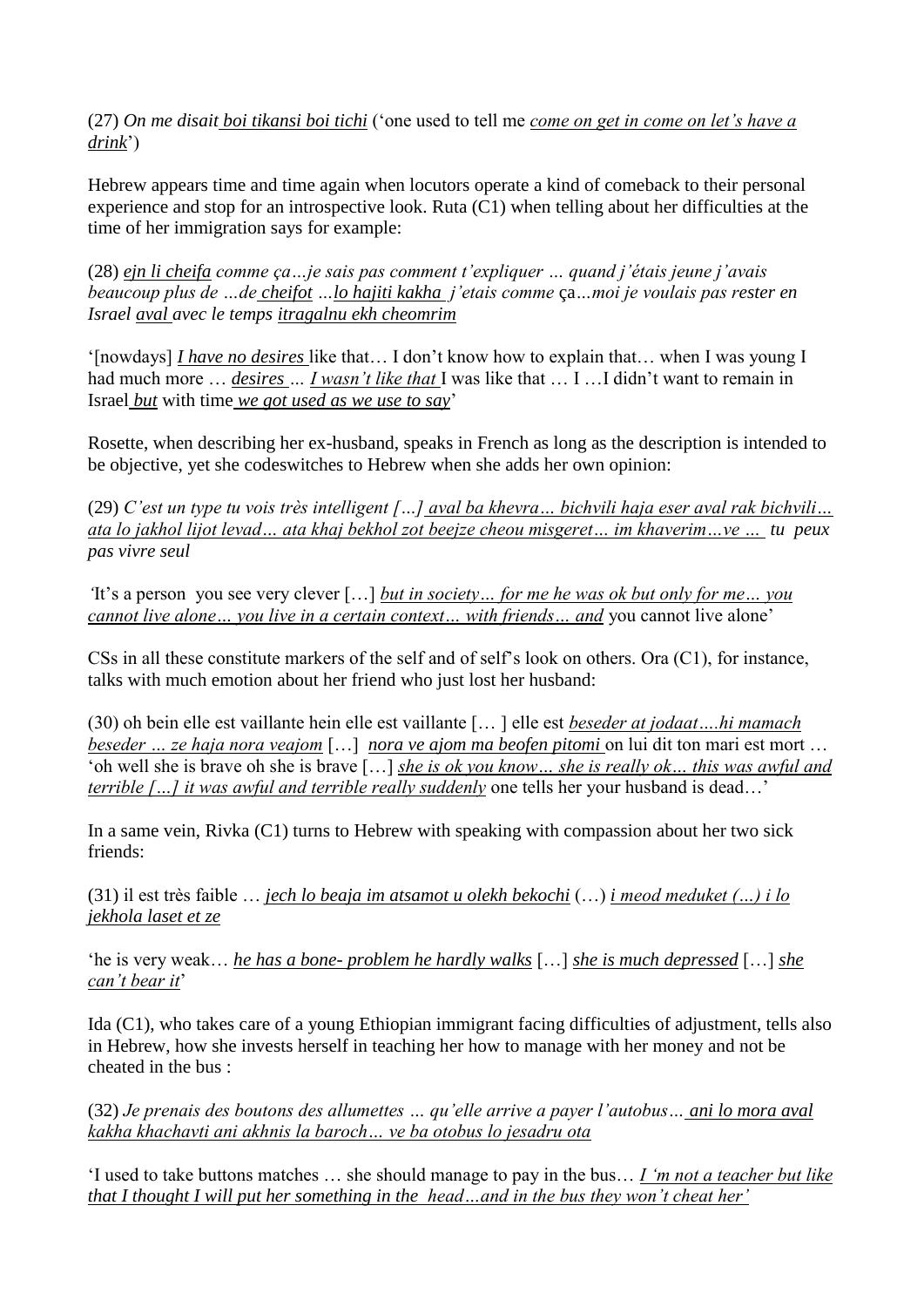Besides long sequences, Hebrew idioms and phatics add subjective and expressive nuances to the French discourse:

(33) *lo mekubal; ma ani agid lakh;* si la *savta* avait des *galgalim; khas ve khalila; kol hkavod lakh; che lo neda*

"not acceptable; what could I say; if grand-ma could go on roller skates; God forbid; congratulations to you; let's never experience such a thing!'

Likewise, single-item borrowings and long sequences with affective connotations were also collected among kibbutzniks; they concern not only events pertaining to their personal life (34), but also subjective opinions about kibbutz affairs. Sara (35), when answering to the question "*are you satisfied by the kibbutz' developments*", uses the Hebrew word *memurmèrèt* not just because she does not find the French term for "*disappointed*", but because Hebrew seems here more "telling" as a means of expressing feelings. When Chula describes the end of World War II, she switches to Hebrew as well (36). Moreover, idioms, proverbs and phatics are very present here as well (37; 38)

(34) *je suis zeev boded* … *j'ai pas de gaaguim (Joel) /*"I"m a lonely wolf …I do not feel any nostalgy"

(35) j*'ai été memurmèrèt…je saurais pas le dire en français (Sara)/* I have been disappointed… I wouldn"t know how to say that in French"

(36) quand j'ai vu les déportés … tout ça ... comme on dit *zè asa li macheu* (Chula)/ "*when I have seen the concentration camp prisoners …all this… as one says it did me something'*

(37) *behèkhlèt* (for sure), *bediavad* (retroactively), *zéu* (that"s it), t*ov* (well), *beseder* (o.k)

(38) *kmo barad be-jom bahir* /"like hail storm in the middle of a nice day"

In sum, CSs - borrowings and segmental CS - express in both corpora, a certain public and cultural reality which could not be voiced by French substitutes with the same easiness. And the same is also true for affective and subjective utterances that are quite expressive of respondents' very identity.

In brief, CS phenomena give expression to two major tendencies which both relate to identity. Hebrew elements intermingling in French discourse underscore belongingness to the Israeli or kibbutz settings. This seems to mean that regarding all-societal issues, speakers see themselves *as insiders*. In a same vein, locutors also go mostly back to Hebrew when expressing feelings that come up from the depths of their beings.

## *Conclusions*

All hypotheses offered by the literature are sustained by numerous CS occurrences which we found in our data. Though, identity has also appeared as a powerful factor in the role of Hebrew in the discourse about both public and subjective topics. As mentioned by researchers elsewhere, our Francophone subjects exhibit indeed a tendency to codeswitch when it comes to cultural items and local aspects of daily life. This is generally explained by attrition, semantic nuances or the absence of appropriate equivalents. Moreover, up to a point, their switch to Hebrew may be seen as typical of the experience of immigration.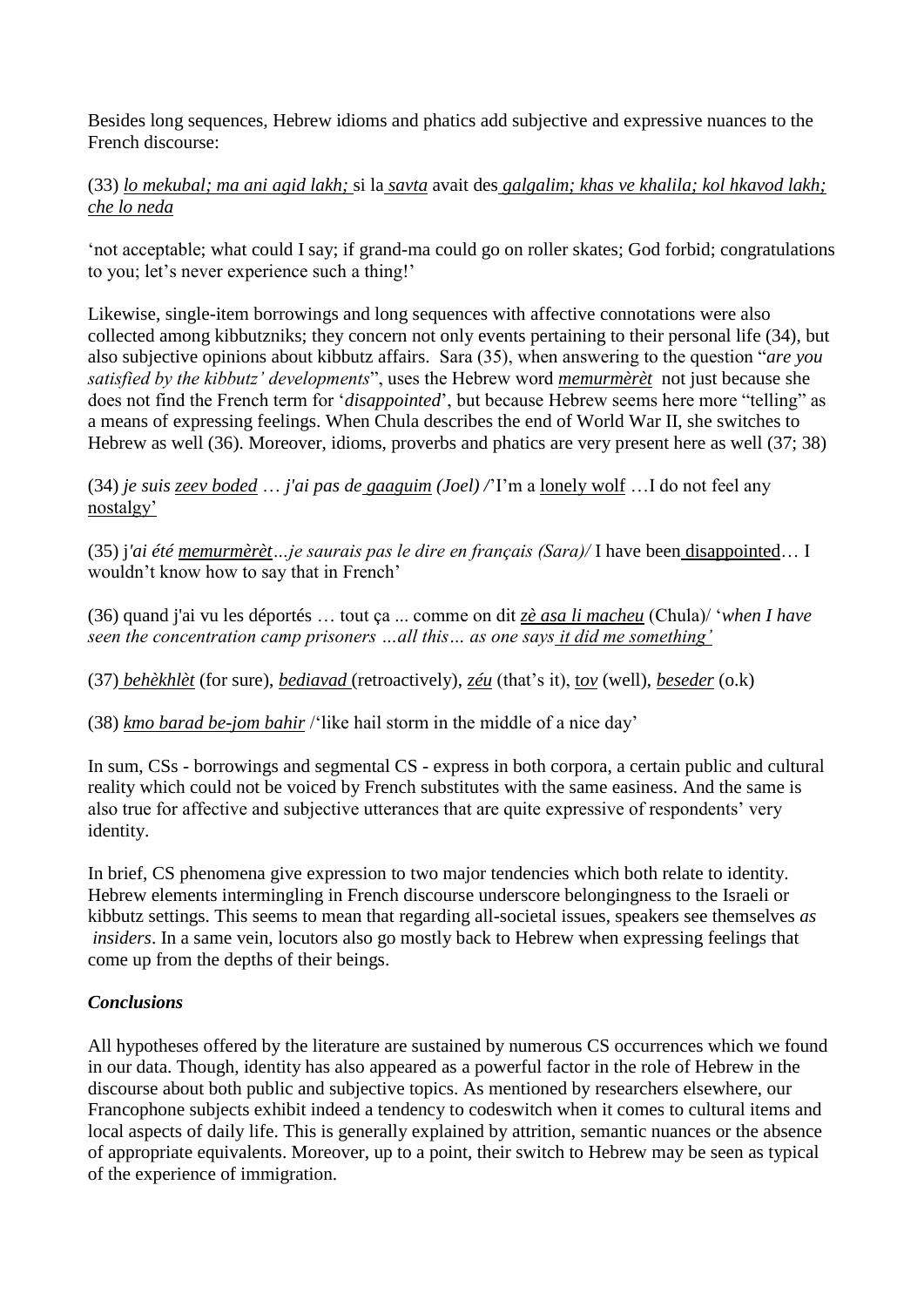Though, the amplitude of the tendency to codeswitch among our subjects leads us to the conviction that one finds here as well a desire motivated by a national ideology to identify with the new society and culture and to accept detachment from past identities and cultures. The determined attitude of our subjects to involve themselves in the Hebrew language and culture is clearly bound to the fact that they find more appropriate to express themselves in Hebrew on many topics and matters - even in the context of a French speech event. Regarding some issues, they flatly find impossible to speak in another language - French substitutes, they say, cannot translate the specifics of kibbutz or Israeli experience. They still know French, but when asked about their life experience in French by an interviewer who is bilingual herself, they definitely mix their French with Hebrew. Some locutors are even unable to stick to French as matrix language even when the interviewer insists on keeping to this language.

To be sure, respondents regret today that they have attrited somehow their native language, and, mainly, that they were unable to convey it to their sons and daughters, and thereby caused them to loose the opportunity to acquire a valuable linguistic capital. At the same time, they confide that things could not have been otherwise at the epoch of their immigration when the revival of Hebrew was still at the top of the public agenda – 10 or 15 years only after the creation of the State.

Yet, despite these expressions of regret, the importance of CSs in respondents' present-day discourse about public topics is concomitant with its role in subjective and affective utterances. We observe that Hebrew elements convey not only the new world of our subjects but also their deepest "self". This came out in narratives where statements of critique, judgment, appreciation or depreciation came out in Hebrew. Locutors recall their parents or friends in French but when the tune becomes emotional, the speech turns to Hebrew. Interjections which punctuate the discourse and put into words subjective nuances are in Hebrew as well. Locutors utter neither the French "oh la la", nor other phatics popular in spoken French, but rather the Hebrew "*oj va voj*"(ouch!), "*bekhajekha*" (On your life), "*barukh hachem*" (God is blessed) or other expressions coming "straight from the heart". The natural character of CSs explains, in part at least, the fluidity and coherence the speech where none never apologies for switching from one language to the second.

In conclusion, we find that the ideological background clearly impacts on the Francophones' linguistic behaviour. The unreserved adoption of Hebrew by respondents has had the unavoidable consequence that offspring have lost a chance to gain control of French. But, instead, they belong to a generation for whom Hebrew is definitely a mother tongue – despite the fact that it was not the original tongue of parents. A no less serious consequence refers to the changes that took place in the French of those Francophones, its erosion, performance difficulties and intermingling with Hebrew. In the context of a vigorous mono-linguistic language policy, Francophones acted the way they did on behalf of an idea that is still around 50 years later, but which, nowadays, does not prevent them anymore to think that they could have done better with their French. This discussion of a case of relations between language choice, and identity and ideology confirms our theoretical proposition: a voluntary ideological perspective has favored not only the erosion of L1 and amplified codeswitching processes, but also the lack of L1 retention and its nearly complete loss in the second generation. CS phenomena give here expression to the endorsement of a new national identity and a feeling of belongingness to the wider collective.

## *References*

Ager, D. (2003). *Ideology and Image*. Clevedon: Multilingual Matters

Altmann, H.H. (1992). *Muttersprache :Heimat des Heimatslosen* (Mother tongue :Home of the Homeless). Balleschweil: VerlagGrub Nachf.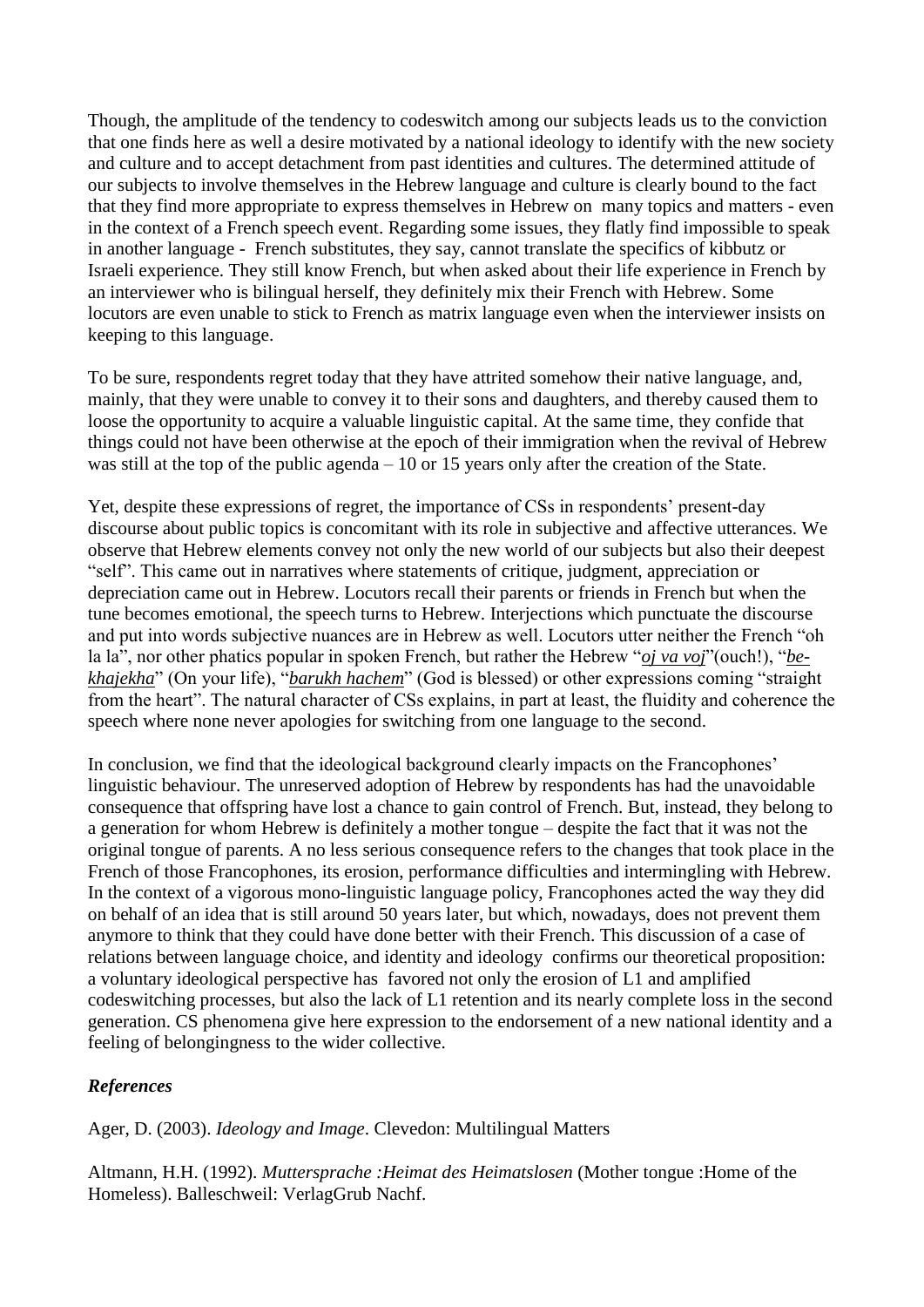Anderson, B. (1983). *Imagined communities: Reflections on the origin and spread of nationalism*. London:Verso.

Auer, P. (1995). *Code-Switching in Conversation, Language, Interaction and Identity*. London:Routledge.

Auer, P. (1996). "Bilingual Conversation, dix ans après". *Aile*, 7, 9-34.

Avrahami, E. (1998). (Ed). *The Kibbutz Lexicon*. Israel: Yad Tabenkin. (published in Hebrew).

Ben-Rafael E. (2002) "Ethnicity, Sociology of", *International Encyclopedia of the Social and Behavioral Sciences*, London: Elsevier, Vol. 7: 4838-42

E. Ben-Rafael, M. Lyubansky, O. Gluckner, P. Harris, Y. Israel, W. Jasper and J. Schoeps (2006) *Building a Diaspora: Russian Jews in Israel, Germany and the USA*, Leyden and Boston: Brill

Ben-Rafael, M. (2001a). "Codeswitching in the immigrants' language: The case of Franbreu". In R. Jacobson (Ed), *Codeswitching Worldwild II* (251-307). Berlin: Mouton de Gruyter.

Ben-Rafael, M. (2001b). *Contact de langues: le français parlé des francophones israéliens.*  Doctoral dissertation, Tel-Aviv University.

Ben-Rafael, M. (2004). "Language contact and attrition: The spoken French of Israeli Francophones". In M.S.Schmid, B.Köpke & al.(Eds) *First Language Attrition* (165-188). Amsterdam: John Benjamins.

Bossard, J. (1945). "The bilingual as a person- linguistic identification with status". *American Sociological Review*, 10, 6, 699-709.

Bruch, J. (2006) "Review of: Emotions and Multilingualism by A. Pavlenko", *Linguist List* (online): Vol-17-2321

Constantinidou,E. (1994). "The death of East-Sutherland Gaelic: Death by Women?" In P. Burton, K.Dyson and Sh.Ardener (eds). Bilingual Women: *Anthropological Approaches to Second language Use* (111-127). Oxford/Providence: Berg .

Dewaele, J.M, Housen, A., & Li Wei (Eds) (2003). *Bilingualism: Beyond Basic Principles*. Clevedon: Multilingual Matters.

Dewaele, J.M. (2004a). The emotional force of swearwords and taboo words in the speech of bilinguals". *Journal of Multilingual and Multicultual Development*, 25,2/3, 204-222.

Dewaele, J.M. (2004b). Blistering barnacles! What language do multilinguals swear in ? *Estudios de Sociolinguistica*, 5,1, 83-105.

Dorian, N.(Ed.) (1989). *Investigating Obsolescence –Studies in Language Contraction and Death.*  Cambridge: Cambridge University Press.

Edwards, J. (1985). *Language, Society and Identity*. London: Basil Blackwell.

Edwards, J.(2003)."The importance of being bilingual" In J.M. Dewaele & al (Eds.), *op. cit.* 28-42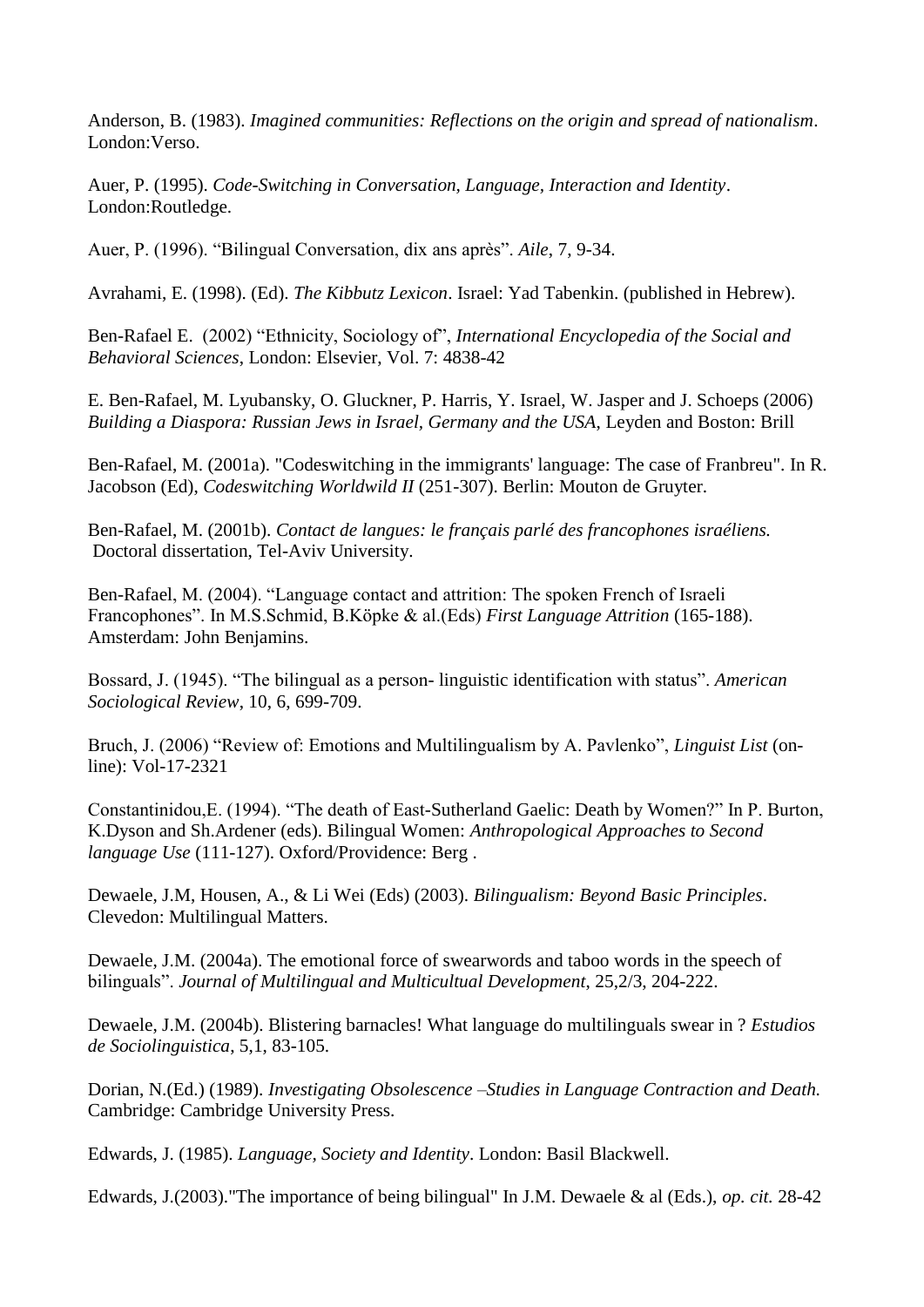Eilon, E. (2002). *Souvenirs en Porte-à- Faux- Une Histoire d'Israel.* Paris: L'Harmattan

Fellman, J. (1976)."On the revival of the Hebrew language". *Language Sciences*, 43

Fishman, J. (1972). *Language and Nationalism*. Rowley, Massachusetts: Newbury House

Fishman, J. (1981). *Never say die! A Thousand years of Yiddish in Jewish life and Letters*. The Hague: Mouton.

GLE / Grand Larousse Encyclopédique. (1964). Paris Larousse.

Greenson, R. (1950). "The mother tongue and the mother". *International Journal of Spycho-Analysis*, 31, 18-23.

Gumperz, J.J. (1976). "The sociolinguistic significance of conversational code-switching". *University of California Working Papers 46.* Berkeley University of California.

Gumperz, J.J. (1982). *Discourse Strategies*. Cambridgs: Cambridge University Press.

Hamers, J.F. and Blanc, M. (1983). *Bilingualité et Bilinguisme. Bruxelles* :Pierre Margada.

Harnisch, S.I. (2008) Crosstalk and Miss Links in Multilingual Networks. The 9<sup>th</sup> ESA-Conference in Lisbon.

Hegi, U. (1997). *Tearing the silence : On being German in America*. New-York: Touchstone/ Simon & Shuster.

Hulsen, M. (2000). *Language Loss and Language Processing. Three generations of Dutch immigrants in New Zealand.* Nigmegen: Katholike Universiteit Nijmegen.

Jacobson, R. (Ed.) (1998). *Codeswitching Worlwide*. Berlin:Mouton de Gruyter.

Jacobson, R. (Ed.) (2001). *Codeswitching Worlwide II*. Berlin:Mouton de Gruyter.

Jarvis, S. (2003). "Probing the effects of the L2 on the L1: A case study». In V. Cook (Ed.)*, Effects of Second Language on the First* (32-61). Clevedon: Multilingual Matters

Kanno, Y. (2004)"Sending mixed messages: Language minority education at a Japanese public elementary school". In A. Pavlenko & A.Blackledge (Eds) *Negotiation of Identities in Multilingual Contexts* (316- 336). Clevedon: Multilingual Matters.

Kellmann, S. (2000). *The translingual imagination*. Lincoln/London: University of Nebraska Press.

Kinginger, C. (2004). "Alice doesn't live here anymore: Foreign Language Learning and identity reconstruction". In A.Pavlenko and A. Blackledge (Eds.) *Negotiation of identities in multilingual contexts* (219-242). Clevendon, UK: Multilingual Matters.

Kluger, R. (1992). *Still alive: A Holocaust girlhood remembered*. New-York: The Feminist Press.

Kobayashi, Y. (2002). "The role of gender in foreign language learning attitudes: Japanese female students" attitudes toward English learning". *Gender and Education*, 14, 2, 181-197.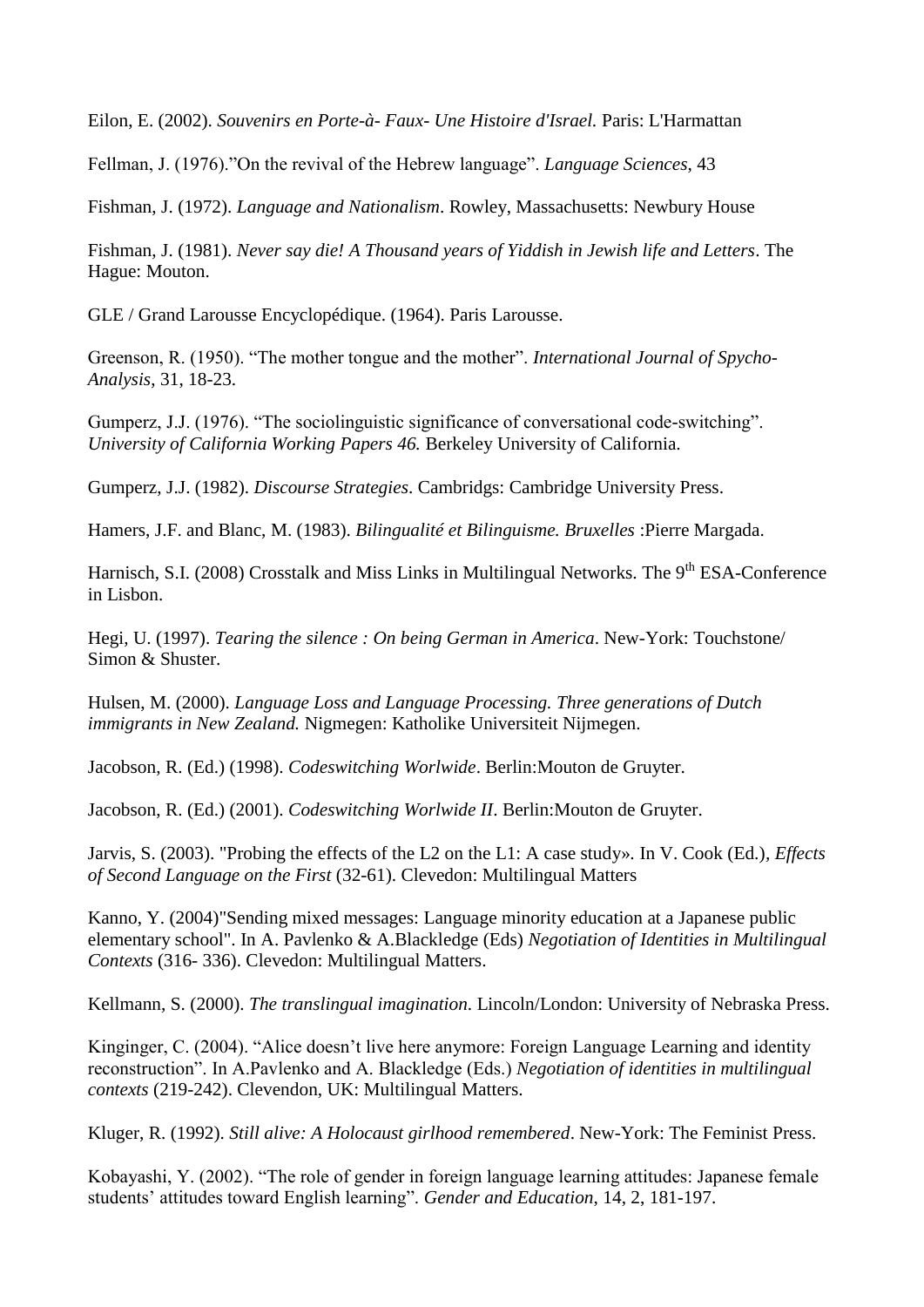Köpke, B & Schmid, M.S. (2004). "Language Attrition the Next Phase". In M.S. Schmidt, B.Köpke et al (Eds). *First Language Attrition*. (349-363). Amsterdam: John Benjamins.

Köpke, B. (2000). "Effets du pays d"accueil sur le maintien de la langue. Le cas des immigrés d"origine allemande".*Education et sociétés plurilingues* ,9 (59-65).

Laqueur, T. (2003). "Diary". *London Review of Books*, 25 (38-39).

Lefkowitz, D. (2004). *Words and Stones: The Politics and Identity in Israel*. New-York: Oxford University Press.

Lerner, G. (1997). *Why history matters: Life and thought*. New-York/ Oxford: Oxford University Press.

Mackey, W.F. (1976). *Bilinguisme et contact des langues*. Paris: Klinsiek.

Masson , M. (2005). "L"hébreu et le plurilinguisme". *La Linguistique*, 41:109-120.

Mc.Donald, M. (1994). "Women and linguistic innovation in Brittany". In P. Burton, K.Dyson and Sh. Ardener (Eds). Bilingual Women: *Anthropological Approaches to Second language Use* (85- 110). Oxford/Providence:Berg.

Mc.Namara, T. (2004). "Language, Identity and the Other: Reflexions on Learning Hebrew" , Plenary address, *International conference on Language in the Era of Globalization*: *The Place* of *Hebrew Today,* Jerusalem.

Mcmahill, C. (2001)."Self-expression , gender, and community: A Japanese feminist English class". In A. Pavlenko, A. Blackledge, I. Piller & M. Teutsh-Dweyer (eds.) *Multilingualism, second language learning, and gender* ( 307-344). New-York?Berlin: Mouton de Gruyter,

Meyers-Scotton, C. (1993). *Social Motivations for Code-switching*. Oxford:Clarendon.

Mills, J. (2004). "Mothers and mother-tongue: Perspective on self-construction by mothers of Pakistan heritage". In A. Pavlenko & A.Blackledge (Eds) *Negotiation of Identities in Multilingual Contexts* (161- 191). Clevedon: Multilingual Matters.

Myers-Scotton, C. (2001). "The matrix language frame model: developments and responses". In R. Jacobson (Ed), *Codeswitching Worldwide II* (251-307). Berlin: Mouton de Gruyter.

Myhill, J. (2004). *Languages in Jewish Society – Towards a New Understanding*. Clevedon: Multilingual Matters.

Myhill, J. (2006). *Language, Religion and National Identity in Europe and the Middle East.*  Amsterdam: John Benjamin's publishing company.

Nahir, M. (1983). Sociocultural factors in the revival of Hebrew. *Language Problems and Language Planning*, 7, 263-84.

Nahir. M. (1977). "The five aspects of language planning: A classification". *Language Problems and Language Planning*,1, 107-123.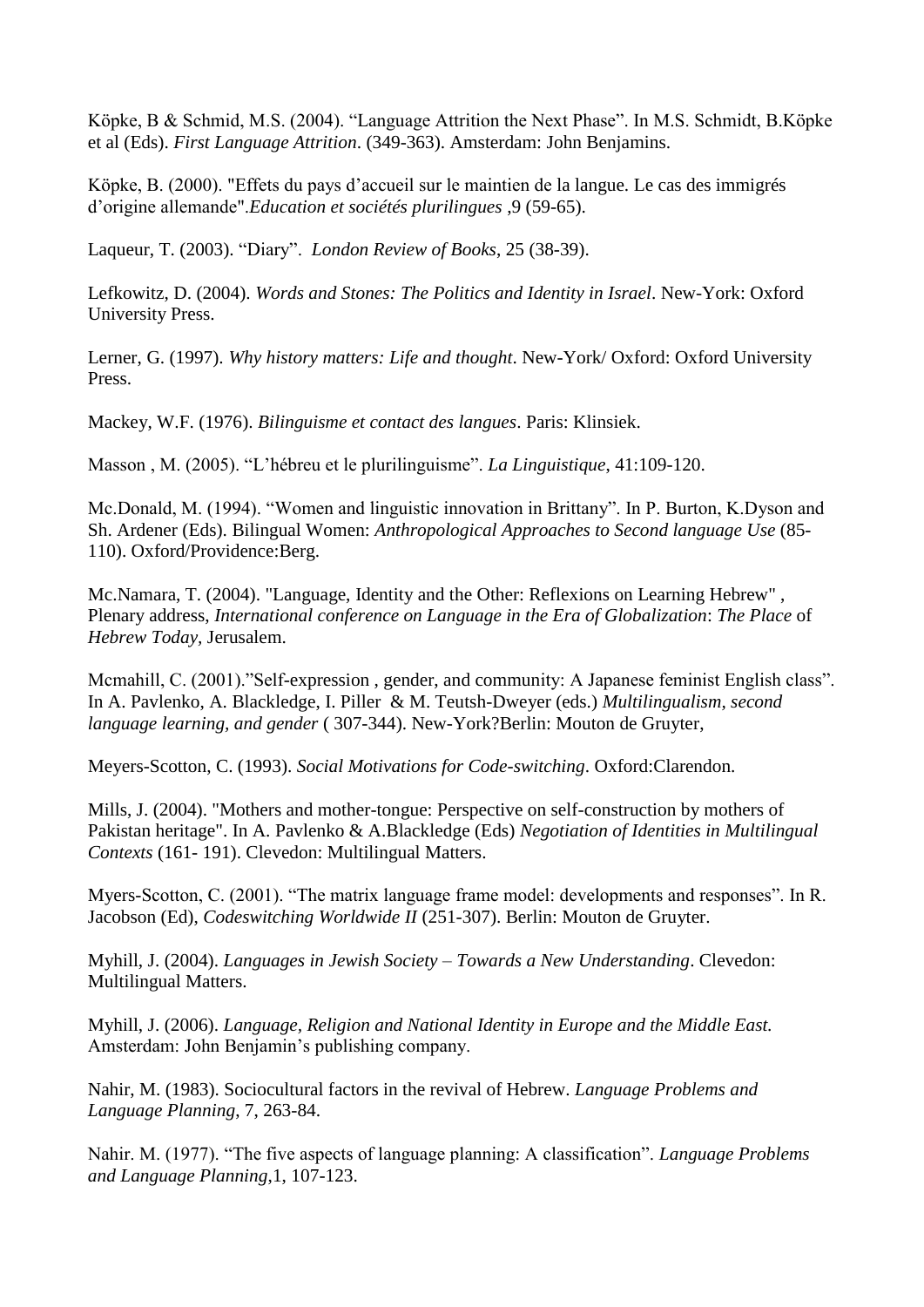NLU/ Nouveau Larousse Universel .(1948). Paris: Larousse.

Novakovich, J. & R. Shapard (Eds.) (2000.) *Stories in the stepmother tongue*. Buffalo, N.Y: White Pine Press.

Olshtain, E, & Barzilay, M. (1991). "Lexical retrieval difficulties in adult language attrition". In H. W. Selinger & R. M. Vago (Eds), *Language Attrition in Progress* (187- 204). Dordrecht: Foris.

Pavlenko, A. (2004). "The making of an American". In A.Pavlenko & A.Blackledge (Eds) Negotiation *of Identities in Multilingual Contexts* (34- 67). Clevedon: Multilingual Matters.

Pavlenko, A. (2006). *Emotions and Multilingualism*. Cambridge: Cambridge university Press.

Pergnier, M. (1989). *Les anglicismes*. Paris: PUF.

Piller, I, & K.Takahashi (in press). "A passion for English: Desire and the language market". In A. Pavlenko(Ed.) *Bilingual minds: Emotional experience, expression, and representation*. Clevendon, U.K.: Multilingual Matters.

Poplack, S. and M. Meechan (Eds).(1998). *Instant Loans, Easy Conditions: The Productivity of Bilingual Borrowing; Special Issue of the International Journal of Bilingualism*.London: Kingston.

Poplack, S. D.Sankoff, & C.Miller. (1988) "The social correlates and linguistic processes of lexical borrowings and assimilation". *Linguistics* 26 (1): 47-107.

Romaine, S. (1989). *Bilingualism.* Oxford:Blackwell.

Sarfati, G.E. (1999). *Discours ordinaires et identités juives*. Paris : Berg international éditeurs.

Schmid, M.S, & Köpke, B., Keijser, M.., Weilmar, L. (Eds) (2004). *First Language Attrition* – *Interdisciplinary perspectives on methodological issues*. Amsterdam: John Benjamins.

Schmid, M.S. (2004). "A new blueprint for language attrition research". In M.S. Schmid, B.Köpke et al (Eds), *First Language Attrition*. (349-363).Amsterdam: John Benjamins.

Schmid, M.S.(2002). *First Language Attrition, Use and Maintenance*. Amsterdam: John Benjamins.

Shumann, J. (1997).*The neurobiology of affect in language*. University of Michigan: Blackwell.

Smolicz, J. (1984). « Minority languages and the core values of culture: Changing policies and the ethnic response in Australia".*Journal of Multilingual and Multicultural Development 5*(1): 23- 41.

Strauss, H. (1986). *Jewish immigrants in the Nazi period in the USA. Volume 5. The individual and collective experience of German-Jewish immigrants 1933-1984*. New-York/ Munchen: K.G. Saur.

Uhlman, F. (1960). *The making of an Englishman*. London: Victor Gollancz.

Waas, M. (1996). *Language Attrition Downunder*. Peter Lang.

Yagmur, K. (2004). "Issues in finding the appropriate methodology in language attrition research". In M.S. Schmidt, B.Köpke et al (Eds.), *First Language Attrition*. (133-164).Amst.: John Benjamins.